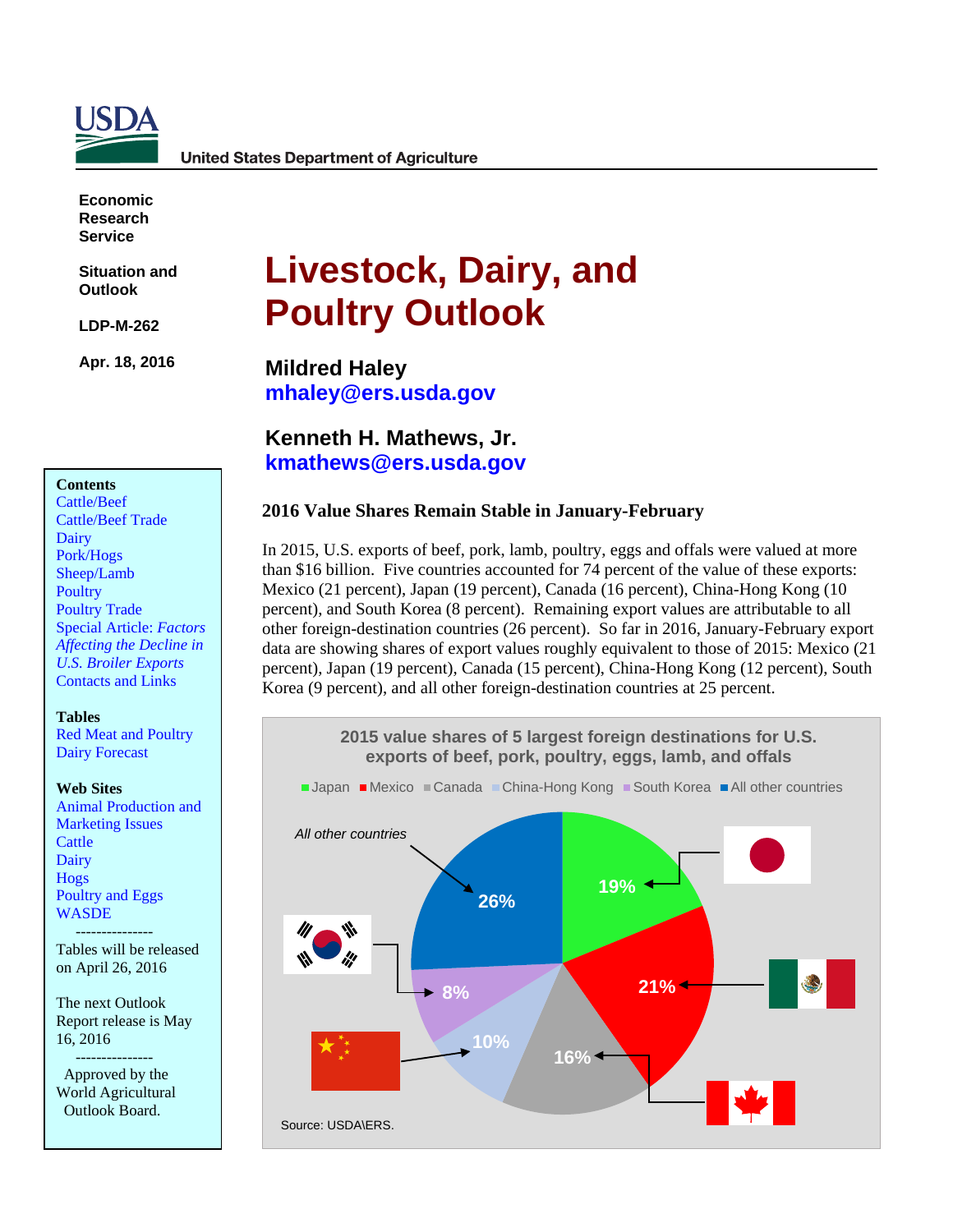**Cattle/Beef:** Cattle carcass weights are heavier, reflecting good weather and low feed prices. However, cattle and beef prices have yet to see any spring bounce.

**Cattle/Beef Trade:** Total 2016 U.S. beef exports are forecast at 2.45 billion pounds, 8 percent higher than 2015. The volume of decline in beef imports from Australia continues to overshadow the gains in beef imports from other countries. Total beef imports for 2016 are forecast at 2.9 billion pounds, 14 percent lower than the previous year.

**Dairy:** Several factors indicate that dairy prices may fall, including recent high stock levels for butter and cheese, higher forecasts for milk production, and higher imports of products with high milk-fat content. However, strong domestic demand is expected to mitigate downward price pressure. With offsetting effects, the all-milk price forecast for 2016 is \$15.00-\$15.50 per hundredweight (cwt), unchanged at the midpoint from last month's forecast.

**Pork\Hogs:** The March *Quarterly Hogs and Pigs* report indicated largely steady inventories, with lower spring and summer farrowing intentions and a higher year-over-year winter pig crop litter rate. February pork exports were 2.5 percent above a year ago, with export volumes to China notably large.

**Sheep\Lamb:** The first-quarter Choice slaughter lamb price was \$133.33/cwt, almost \$14/cwt lower than this time last year. Prices are expected to continue to remain below year-earlier levels for the rest of 2016, primarily due to the expected increase in the supply of lamb on the market.

**Poultry:** The forecasts for first-quarter broiler production and stocks were left unchanged. Broiler forecasts for the second through fourth quarter were unchanged for production, stocks, and prices. Turkey production in the first half of 2016 is forecast 3 percent higher than the same period in 2015. Lower stocks of whole birds have been reflected in a higher average price in first-quarter 2016 (\$1.15 per pound), an increase of 15 percent. Prices for whole birds are forecast to remain above their year-earlier levels through the second quarter, but then to become lower than the previous year. Over the first 2 months of 2016, table egg production has totaled 1.15 billion dozen, 3 percent lower than during the same period in 2015. Even with lower production, first-quarter egg prices in the New York market averaged \$1.22 per dozen, a drop of 17 percent from the same period in 2015.

**Poultry Trade:** The 2016 broiler meat export forecast was left unchanged for quarters 1 through 4, increasing as the outbreak of avian influenza recedes further into the past. These exports are still feeling negative pressure from a stronger dollar and lower global growth. (See the special article in this issue, "Factors Affecting the Decline in U.S. Broiler Exports.") Turkey exports declined sharply in February, down 20 percent from the previous year. The 2016 turkey export forecast for the second through fourth quarters were all reduced by 15 million pounds. Egg exports fell by 37 percent in February to 19.8 million dozen. The estimate for first-quarter 2016 was reduced to 65 million dozen, down 5 million from last month's forecast.

**Special Article, "Factors Affecting the Decline in U.S. Broiler Exports":** In 2015, the United States experienced its worst-ever outbreak of Highly Pathogenic Avian Influenza (HPAI), an event that exerted significant downward pressure on poultry exports. This report focuses on broilers because they account for the majority of poultry industry export value, totaling 76 percent of that value in 2014.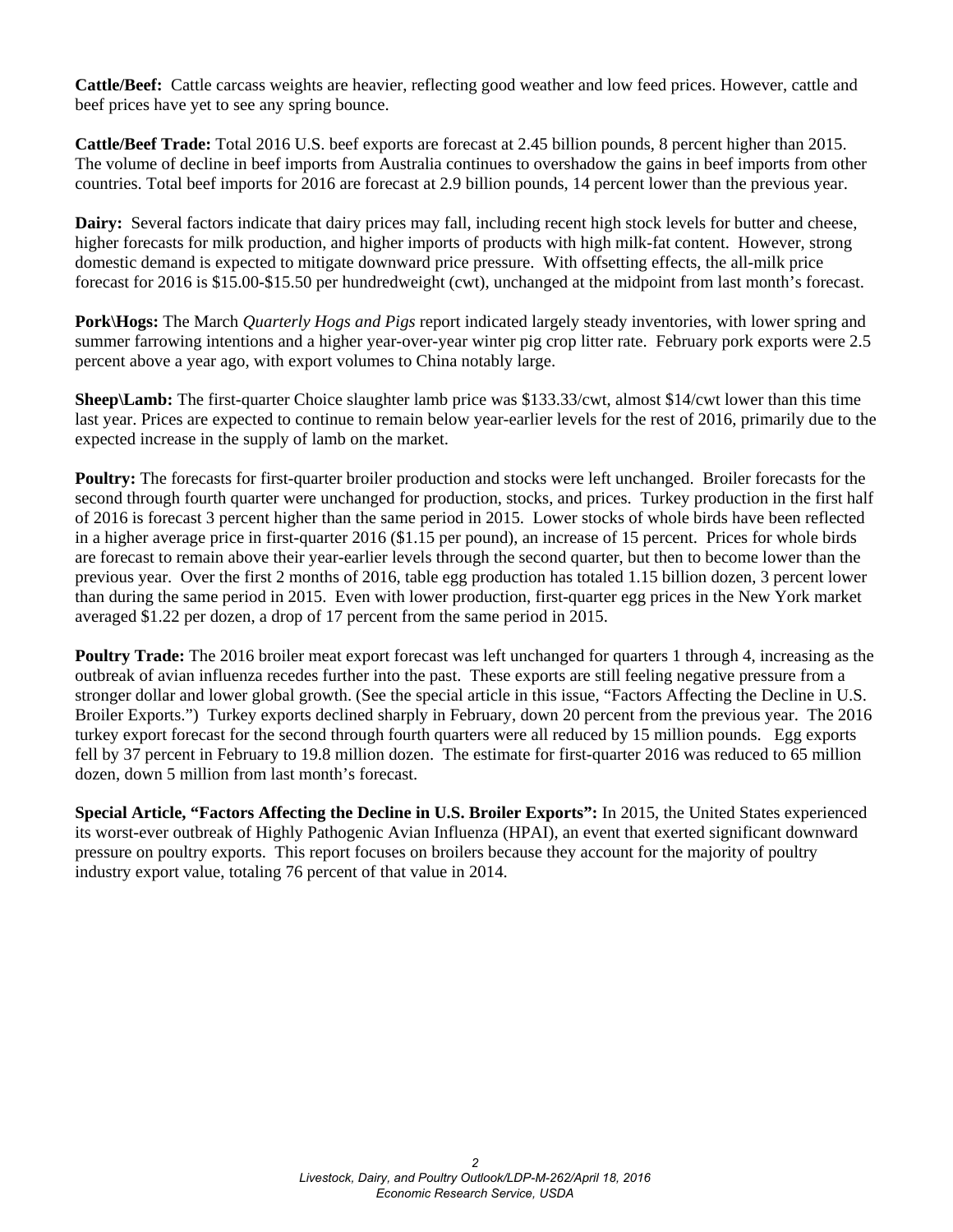#### <span id="page-2-0"></span>*Feeder Cattle Supplies Ample*

Feeder cattle receipts at the Oklahoma National Stockyards on April 4, 2016, were higher than either week-earlier or year-earlier receipts and were followed with another big run on April 11, 2016. The majority of the feeder cattle sold weighed over 600 pounds, were likely coming off graze-out wheat, and could contribute to a potential April bulge in 800-pound-plus placements in 1,000-plus-head feedlots. This will create a potential for increased marketings of fed cattle from these feedlots and increased supplies of beef by early fall, which will likely exert downward pressure on fed-cattle and beef prices.

Feeder cattle placed on feed this month will likely be marketed in the late-third or early-fourth quarters at relatively high carcass weights—a result of low grain prices and only modest discounts for heavy carcasses. This will contribute to the increased beef supplies and downward pressure on prices in the latter part of 2016. Already, cumulative beef production is running more than 2 percent greater year over year than at this time in 2015, while cumulative cattle slaughter for the same period is just over half-a-percent higher year over year.

For the week ending April 4, 2016, 5-area, all-grade fed steers were \$133.83/cwt, roughly \$35 lower than year-earlier fed steer prices [\(http://www.ams.usda.gov/mnreports/lm\\_ct150.txt\)](http://www.ams.usda.gov/mnreports/lm_ct150.txt), but high enough to provide potential for positive cattle-feeding margins in April—cattle-feeders' first shot at the black since fed cattle were marketed in November 2014. First-quarter 2016 5 area direct total, all grades steer prices are projected to be \$134.81/cwt, down over \$28 compared with first-quarter 2015.

The beef complex remains under pressure as a whole, giving the impression that post-Easter strength in beef demand has been delayed. For the week ending April 8th, the choice and select beef cutout values declined for the third consecutive week. The most recent weekly choice beef cutout value was reported at \$216.21/cwt (down \$41.29/cwt year over year), while the weekly select beef cutout value currently stands at \$206.78/cwt (down \$44.46/cwt).

According to the USDA AMS Estimated Weekly Meat Production report for the week ending April 8th, year-to-date beef production for 2016 is approximately 2.4 percent higher than the previous year. Year-to-date cattle slaughter was reported only about 0.6 percent higher; thus a key factor supporting higher beef production is heavier cattle and dressed weights. Recently reported weekly-average cattle dressed weights (for the week ending April 2nd) were at 830 pounds, one pound heavier than the previous week but still 15 pounds heavier than last year. This suggests that the extra gain in weight continues to supply the wholesale market with ample supplies of beef. In the near term, it appears that both supply and demand fundamentals are bearish for the beef complex. Nonetheless, there is a seasonal tendency for beef prices to strengthen during the spring quarter as warmer weather supports grilling activities, and this should support cutout values in the weeks ahead.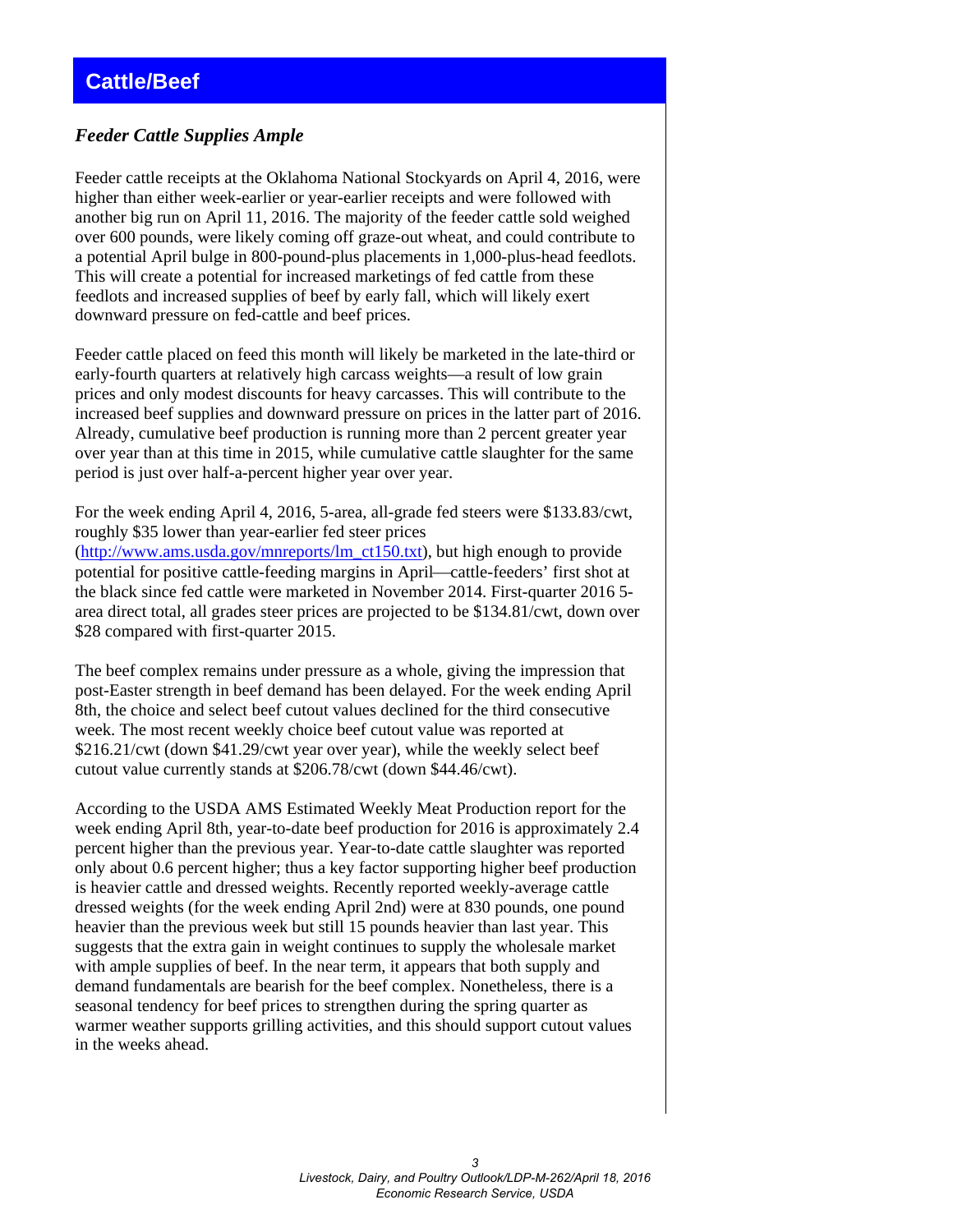### <span id="page-3-0"></span>**Cattle/Beef Trade**

#### *U.S. Beef Exports Show Signs of Growth in Early 2016, Imports Down Significantly*

Although the February 2016 beef export total (172.3 million pounds) was reported below the previous year's 177.9 million pounds, expectations of stronger global demand appears promising for U.S. beef producers. Readily available supplies of U.S. beef and declining wholesale prices should prove to be a favorable combination for foreign buyers in the months ahead, boosting global interest in U.S. beef products. The U.S. is also expected to gain market share in top markets as Australia continues to experience a downturn in cattle slaughter and export shipments. Second-quarter beef exports are forecast at 635 million pounds, nearly 5 percent higher year over year. Third- and fourth-quarter export forecasts are 660 and 635 million pounds, respectively—increases of 22 and 7 percent, year over year. Total U.S. beef exports are forecast at 2.45 billion pounds, 8 percent higher than 2015. Beef imports are expected to show further declines on lackluster demand for lean processing beef from Australia. U.S. beef imports through February were approximately 6 percent lower year over year. Through February, U.S. beef imports from Australia were approximately 16 percent lower year over year, while imports from New Zealand are about 9 percent higher. Through February, beef imports from both Canada and Mexico were higher. Nonetheless, the volume of decline in beef imports from Australia, coupled with declines from Nicaragua, continued to overshadow the gains in beef imports from other countries. Total beef imports for 2016 are forecast at 2.9 billion pounds, 14 percent lower than the previous year.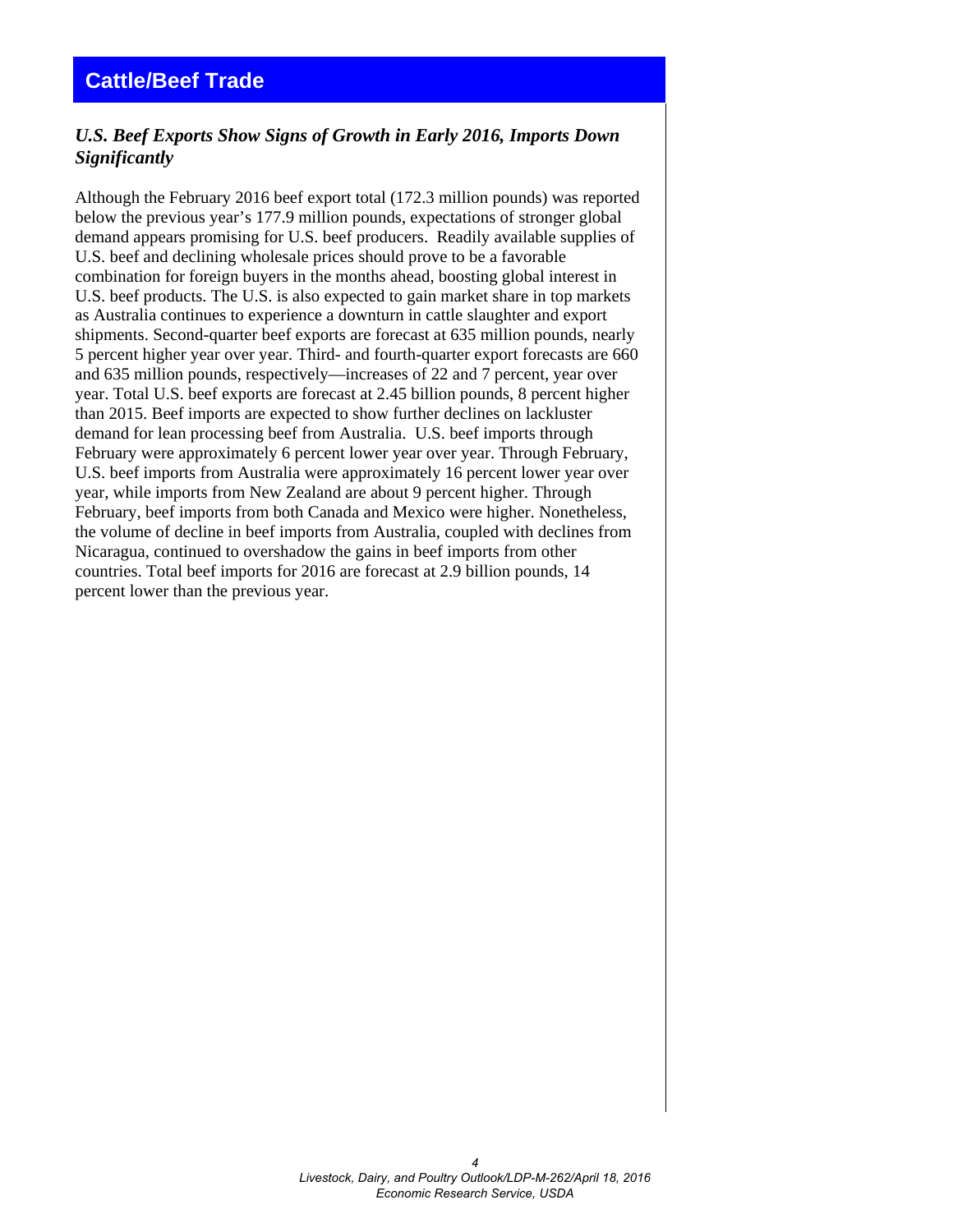## <span id="page-4-0"></span>**Dairy**

#### *Recent Developments in Dairy Markets*

U.S. dairy imports continued relatively high in February, especially for products with high milk-fat content. Imports of cheese and butterfat products were higher than January 2016 and much higher than February 2015. Imports from New Zealand, the European Union (EU), and Canada made up substantial shares of dairy imports. On the export side, combined exports of nonfat dry milk (NDM) and skim milk powder remained strong compared to exports of other products, with exports to Mexico making up the largest share. Exports of whey products grew from January to February and exceeded February 2015. U.S. exports of butterfat products also increased significantly over the previous month and February 2015.

Price differences between U.S. domestic wholesale prices and foreign export prices have contributed to the increase in imports of products with high milk-fat content and the resilience of exports of products with high skim-solids content. The large price gap between the U.S. and foreign prices for butter has encouraged nonlicensed<sup>[1](#page-4-1)</sup> butter imports at the high-tier tariff rate of \$0.699 per pound. Although U.S. prices for NDM and dry whey are competitive with prices of foreign competitors, U.S. export growth continues to be constrained by slow global demand growth.

U.S. domestic wholesale prices and foreign export prices for the first quarter of 2016 (\$ per pound)

|                          | U.S. domestic      |       | Oceania export prices <sup>1</sup> | European export prices |                                |  |  |  |  |
|--------------------------|--------------------|-------|------------------------------------|------------------------|--------------------------------|--|--|--|--|
| Product                  | wholesale<br>price | Price | <b>Difference</b><br>from U.S.     | Price                  | <b>Difference</b><br>from U.S. |  |  |  |  |
| <b>Butter</b><br>Cheddar | 2.067              | 1.328 | 0.739                              | 1.279                  | 0.788                          |  |  |  |  |
| cheese                   | 1.517              | 1.284 | 0.233                              | NA <sup>2</sup>        | ΝA                             |  |  |  |  |
| NDM / SMP 3              | 0.766              | 0.812 | $-0.046$                           | 0.791                  | $-0.025$                       |  |  |  |  |
| Dry whey                 | 0.243              | ΝA    | ΝA                                 | 0.275                  | $-0.032$                       |  |  |  |  |

<sup>1</sup> Midpoints of the ranges are shown for foreign export prices.

 $2$  NA = not available.

-

<sup>3</sup> The U.S. domestic price is for nonfat dry milk (NDM). Foreign export prices are for skim milk powder (SMP).

Source: USDA Agricultural Marketing Service.

U.S. milk production has continued to grow. Daily milk production in February was 1.0 percent higher than February 2015, and daily milk per cow in February was 0.9 percent higher. Milk cows were four-thousand head higher than the previous February. Prices for corn, soybean meal, and alfalfa hay have been relatively low in recent months, contributing to favorable conditions for increased milk production.

<span id="page-4-1"></span> $1$  Most dairy products are subject to tariff rate quotas (TRQs). Products within a TRQ are imported at a relatively low tariff rate, while products outside of the TRQ are imported at a much higher rate. Importers must acquire a license to import within most of the dairy TRQs. Although TRQs have not been filled for 2016, importers without TRQ licenses have been paying the high-tier rates.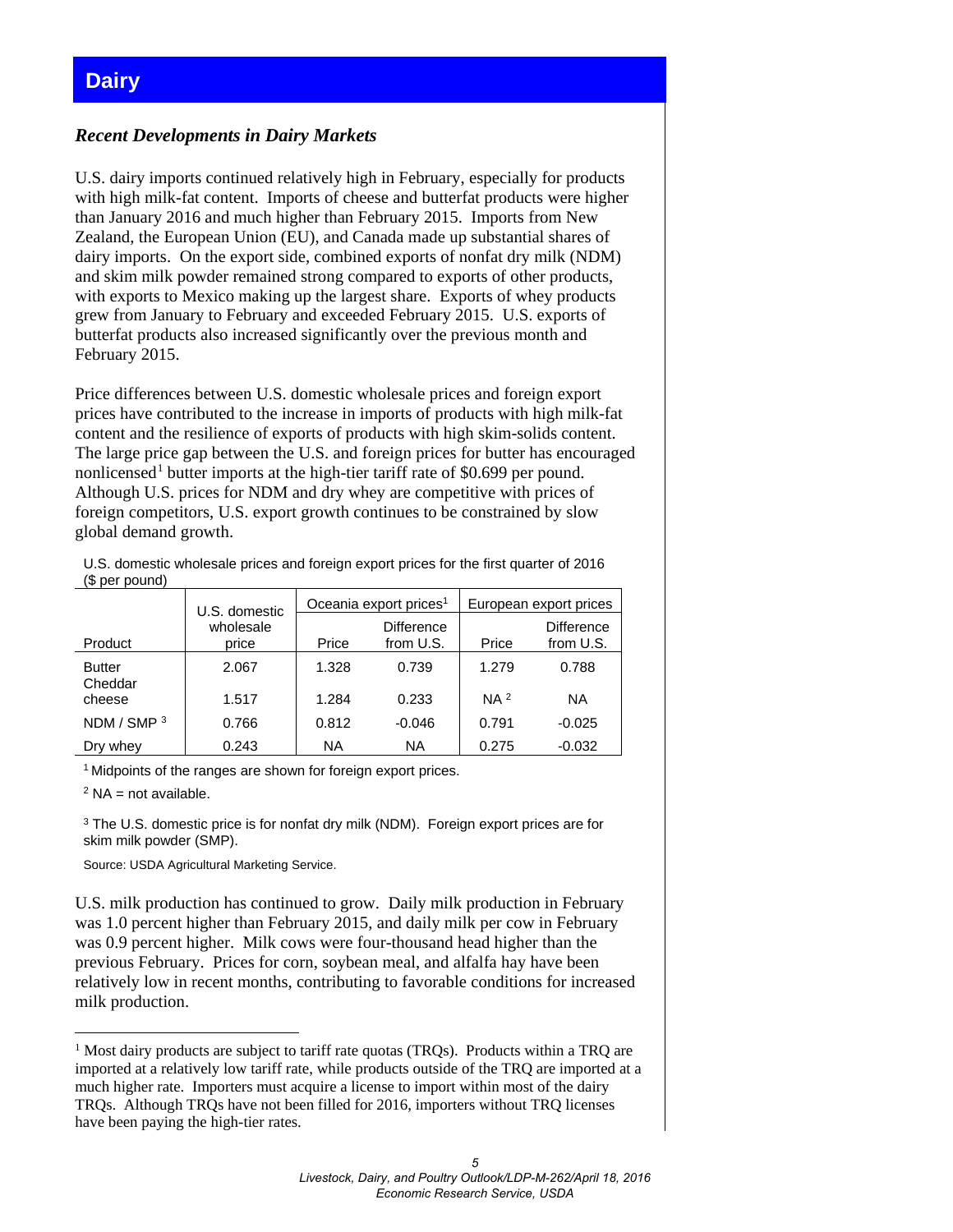For the weeks ending March 5 through March 26, federally inspected milk cow slaughter was below corresponding weeks in 2015. Relatively low cull-cow prices may have contributed to retention of some milk cows that would have otherwise been culled. Although specific price data are not available for dairy cull-cows, the National dressed domestic cutter-cow price (live weight equivalent) is a reasonable proxy. The cutter-cow price declined substantially through the second half of 2015 and continued to be relatively low in the first quarter of 2016.



*6 Livestock, Dairy, and Poultry Outlook/LDP-M-262/April 18, 2016 Economic Research Service, USDA*

Butter and cheese stocks remain well above previous-year levels, with February ending stocks higher than the previous year by 31.5 percent (butter) and 10.8

The National price for dressed domestic cutter cows (90 percent lean, 500 pounds or more)

is multiplied by 49.5 percent to estimate a live weight equivalent price.

Jan Feb Mar Apr May Jun Jul Aug Sep Oct Nov Dec

60

70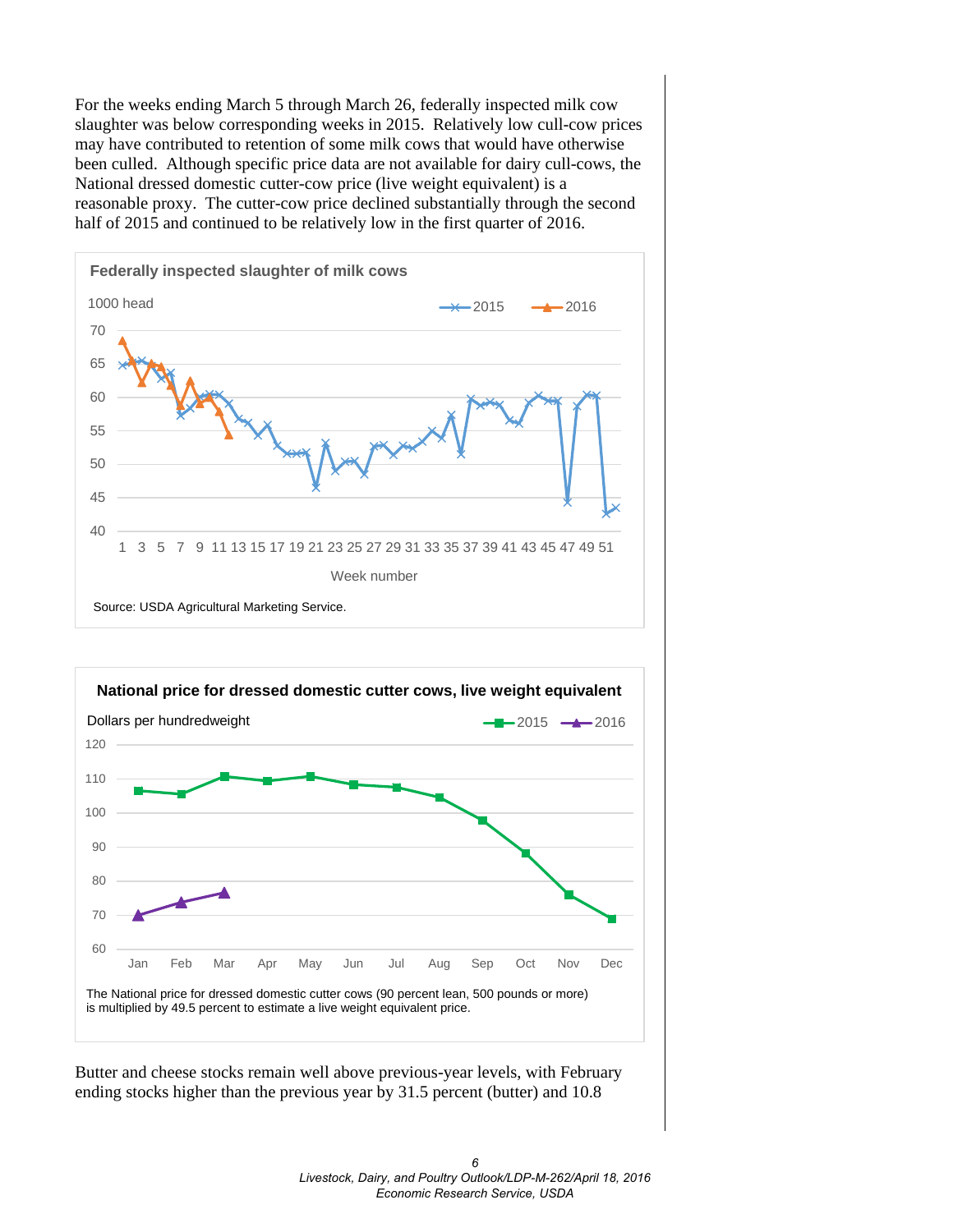percent (cheese). NDM ending stocks for February were 10.0 percent lower than the previous year.

Price directions of major dairy commodities were mixed in March. From the week ending March 5 to the week ending April 2, prices reported in the *National Dairy Products Sales Report* (NDPSR) decreased for butter, NDM, and dry whey as follows: \$2.031 to \$1.954, \$0.761 to \$0.746, and \$0.253 to \$0.252 per pound, respectively. For the same weeks, the NDPSR price of 40-pound blocks of Cheddar cheese increased from \$1.505 to \$1.524 per pound, and 500-pound barrels (adjusted to 38-percent moisture) increased from \$1.496 to \$1.510 per pound.

#### *Dairy Forecasts for 2016*

Feed price forecasts continue to remain relatively low. The corn price forecast for 2015/16 is \$3.40-\$3.70 per bushel, a decrease from \$3.40-\$3.80 forecast last month. The 2015/16 soybean meal price forecast is \$275-\$295 per short ton, unchanged at the midpoint from last month's forecast. The national average price for alfalfa hay decreased from \$147 per short ton in January to \$142 in February.

Based on recent data for milk production, milk cow slaughter, and expectations of relatively low cull-cow prices, milk production forecasts have been raised to 211.8 billion pounds for 2016, an increase of 0.2 billion pounds from last month's forecast. The 2016 forecast for milk cows is 9.310 million head, 5 thousand more than forecast last month. Milk per cow has been raised to 22,755 pounds per head, 10 pounds more than forecast last month.

Based on recent trade data and the price gap between domestic and foreign export prices, the forecast for 2016 imports on a milk-fat milk-equivalent basis has been raised by 0.5 billion pounds. Imports on a skim-solids milk-equivalent basis have been lowered by 0.2 billion pounds due to lower expected imports of milk protein products. Commercial export forecasts have been raised on a milk-fat basis due to higher recent exports of products with high milk-fat content. Commercial forecasts on a skim-solids basis have been lowered by 0.1 billion pounds due to lower sales of some whey products.

With an improving economic outlook and lower expected prices for butter and NDM compared to last month's forecast, higher consumption is expected. Forecasts for domestic commercial use have been increased by 0.3 billion pounds on a milk-fat basis and 0.1 billion pounds a skim-solids basis. Year over year, 2016 domestic use is expected to exceed 2015 by 4.0 percent on a milk-fat basis and 2.9 percent on a skim-solids basis. The forecast for ending stocks has been raised by 0.3 billion pounds on a milk-fat basis and is unchanged on a skim-solids basis.

Several factors indicate that dairy prices may fall, including recent high stock levels for butter and cheese, higher forecasts for milk production, and higher imports of products with high milk-fat content. However, strong domestic demand is expected to mitigate downward price pressure. The 2016 price forecasts for butter and NDM have been lowered slightly to \$2.005-\$2.085 and \$0.760-\$0.800 per pound, respectively. The 2016 cheese price forecast has been raised for the first half of the year but lowered for the second half, resulting in an annual forecast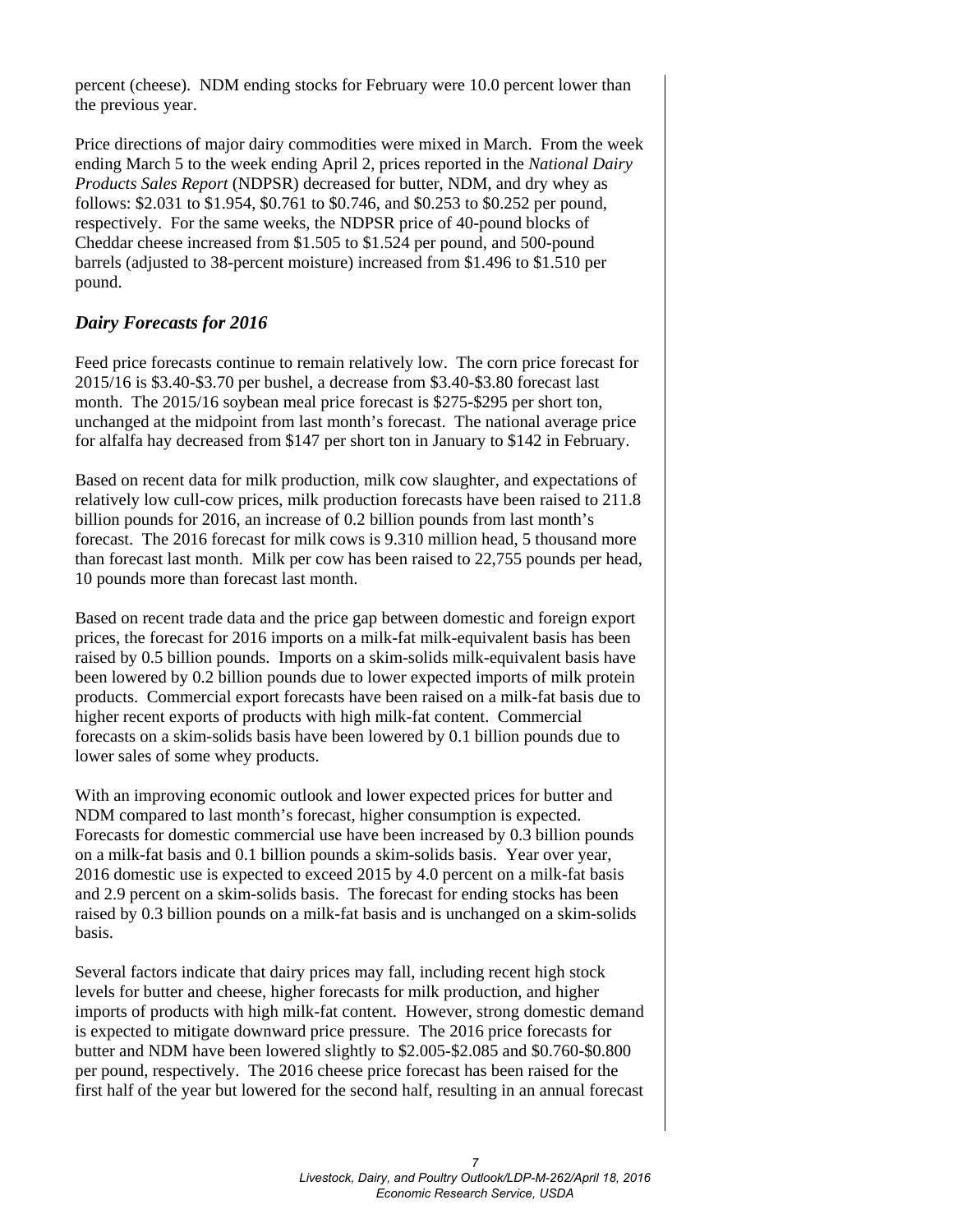of \$1.510-\$1.560 per pound, unchanged at the midpoint from last month's forecast. The dry whey price forecast is unchanged at \$0.230-\$0.260 per pound.

The 2016 Class III milk price forecast is \$13.65-\$14.15 per cwt, unchanged at the midpoint from last month's forecast. The Class IV milk price forecast is lowered to \$12.90-\$13.50 per cwt. The all-milk price forecast for 2016 is \$15.00-\$15.50 per cwt., unchanged at the midpoint from last month's forecast.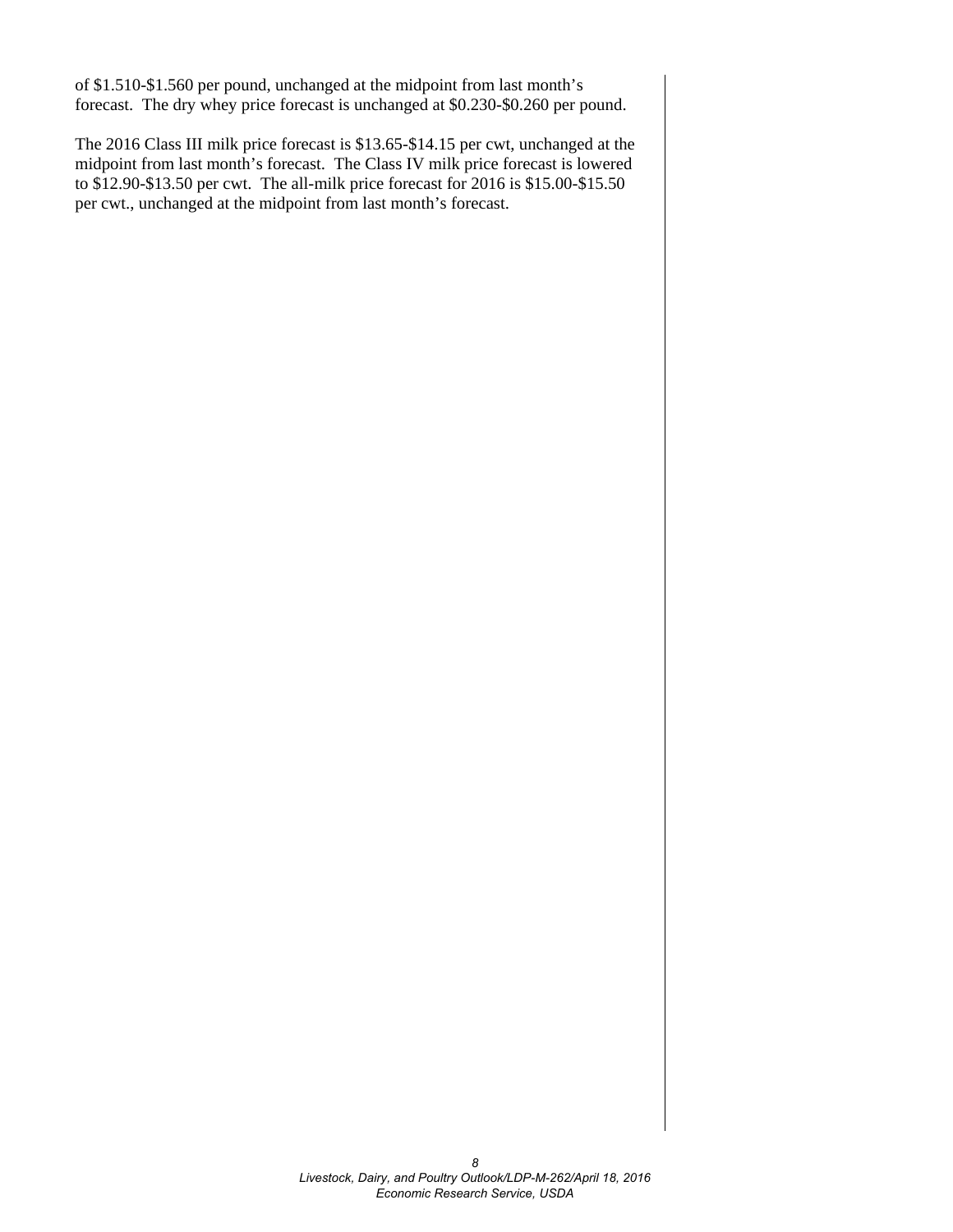## <span id="page-8-0"></span>**Pork/Hogs**

#### *March 1 Hog Inventories Unchanged From a Year Ago*

The *Quarterly Hogs and Pigs* report released on March 25, 2016, showed largely static hog inventories, a fractionally lower winter pig crop, and lower spring and summer producer farrowing intentions. The litter rate for the winter pig crop was about 1 percent above a year ago. Specifically, the March 1 inventory of all hogs and pigs was largely unchanged from a year ago. Market hog numbers increased fractionally, whereas the inventory of breeding animals declined by 2,000 head compared with a year ago. Producers indicated intentions to farrow 1 percent fewer sows in March to May compared with a year earlier; June to August intentions were 3 percent lower than farrowings in the same period of 2015.

Farrowings and pig crops reported for the winter quarter (December 2015- February 2016) yielded a litter rate of 10.30 pigs per litter. Although 0.7 percent above a year ago, the December-February litter rate is somewhat below recent trend. There is ample anecdotal evidence to suggest that reoccurring disease problems—particularly Porcine Reproductive and Respiratory Syndrome (PRRS)—in western Corn Belt hog-producing States likely created a drag on winter sow herd productivity. As the industry moves into the dryer, warmer spring months, disease incidence is expected to abate and strong up-trends in litter rates are expected to resume.



Even with strong increases in litter rates, restrained farrowings are expected to hold the 2016 pig crop to a modest increase over last year. Small increases in dressed weights are expected to push 2016 commercial pork production to about 25 billion pounds, 2 percent above 2015. Average prices of live equivalent 51-52 percent lean hogs are expected to be \$46-\$48 cwt for 2016, 7 percent below last year. In the second quarter of 2016, pork production is expected to be about the same as a year earlier—5.9 billion pounds—with hog prices ranging from between \$48 to \$50 per cwt, almost 8 percent below the same quarter last year.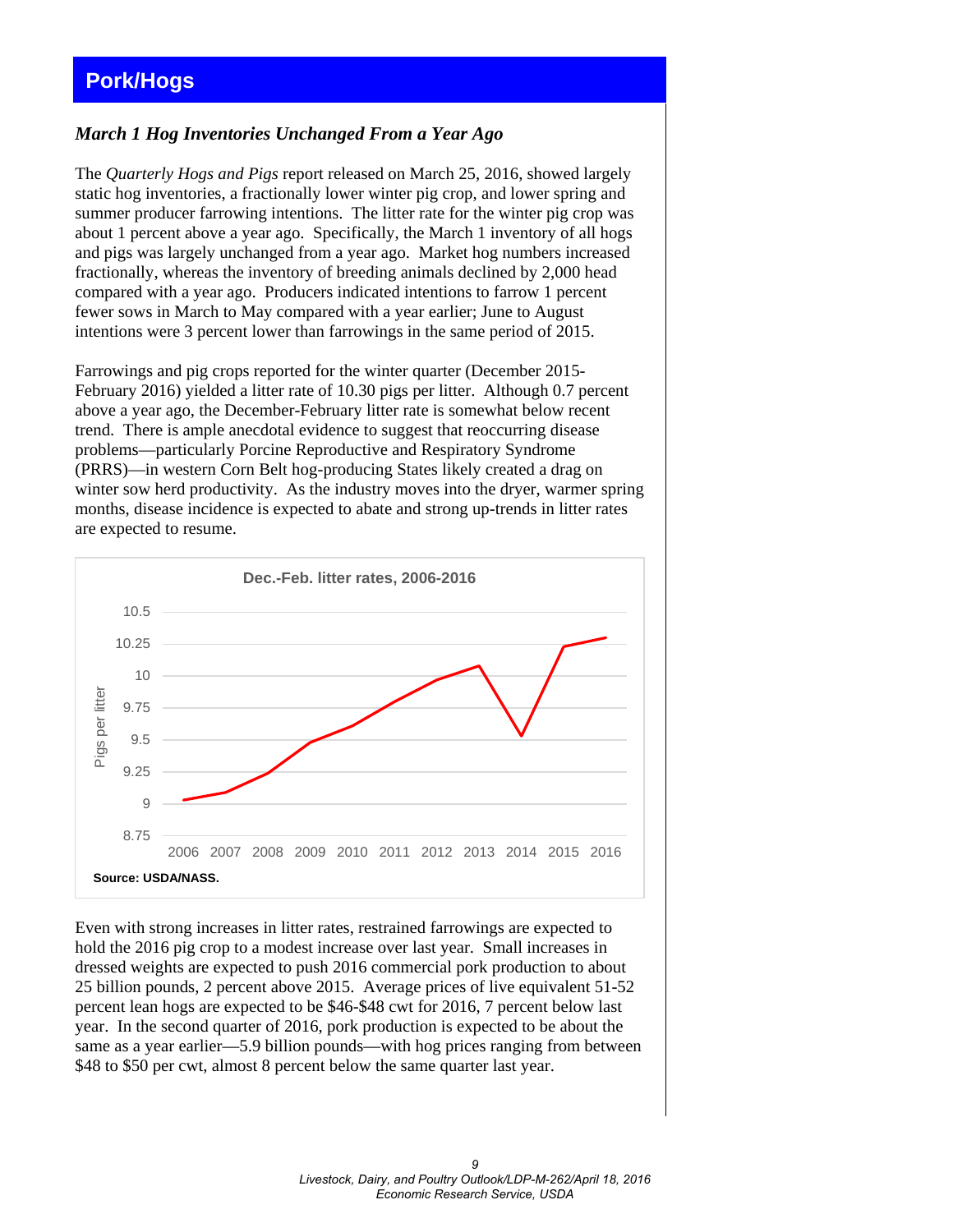#### *February Pork Exports Respectable*

U.S. exports in February were 387 million pounds, 2.5 percent larger than a year earlier. The 10 largest foreign destinations for pork exports in February are summarized in the table below. Exports to China were notable in February. Volumes exceeded 35 million pounds—a level not achieved since 2014—and likely reflect high pork prices in China. A continuing reduction in the sow inventory is forecast to drive China's pork production lower in 2016, despite increased productivity and heavier weights. While consumption is also forecast to decline, there is an increasing shortfall, which must be met by increased imports.

Information reported in the Global Trade Atlas indicates that China has imported more than 377 million pounds through February 2016, a volume 76 percent higher than in the same period last year. More than 75 percent of those Chinese imports are attributable to Europe, 9 percent to Canada, and 11 percent to the United States.

#### **Volumes and unit values of U.S. pork exports to the 10 largest foreign destinations, February 2015 and February 2016**

|                | Country                                | <b>Exports</b><br>2016 | <b>Exports</b><br>2015 | <b>Percent</b><br>change | Unit<br>value<br>2016 | Unit<br>value<br>2015 |
|----------------|----------------------------------------|------------------------|------------------------|--------------------------|-----------------------|-----------------------|
|                |                                        | (mil.<br>Lbs)          | (mil.<br>Lbs)          | (2016/2015)              | \$/lb                 | \$/lb                 |
|                | World                                  | 387                    | 377                    | 2.5                      | 0.96                  | 1.09                  |
| 1              | <b>Mexico</b>                          | 118                    | 124                    | $-4.9$                   | 0.68                  | 0.72                  |
| $\overline{2}$ | Japan                                  | 89                     | 80                     | 11.2                     | 1.29                  | 1.46                  |
| 3              | China, Hong<br>Kong                    | 46                     | 14                     | 239.3                    | 0.65                  | 0.81                  |
| 4              | Canada                                 | 36                     | 36                     | 0.5                      | 1.71                  | 1.82                  |
| 5              | S. Korea                               | 35                     | 67                     | $-47.7$                  | 0.85                  | 1.03                  |
| 6              | <b>Australia</b>                       | 15                     | 13                     | 14.1                     | 0.88                  | 1.09                  |
| 7              | <b>Colombia</b>                        | 8                      | 10                     | $-20.2$                  | 0.80                  | 1.01                  |
| 8              | <b>Honduras</b>                        | $\overline{7}$         | 5                      | 43.0                     | 0.53                  | 0.71                  |
| 9              | <b>Philippines</b><br><b>Dominican</b> | 6                      | 3                      | 88.1                     | 0.96                  | 1.03                  |
| 10             | <b>Republic</b>                        | 5                      | 5                      | 9.9                      | 0.79                  | 0.82                  |

#### **Source: ERS\USDA.**

Exchange rate data reported by the Board of Governors of the Federal Reserve System indicate that the exchange rate value of the U.S. dollar relative to major trading countries has declined since February. The figure below depicting the Fed's broad dollar index suggests that while the value of the dollar remains elevated relative to recent years, its decline in value likely increased competitiveness of U.S. pork in foreign markets beginning in February.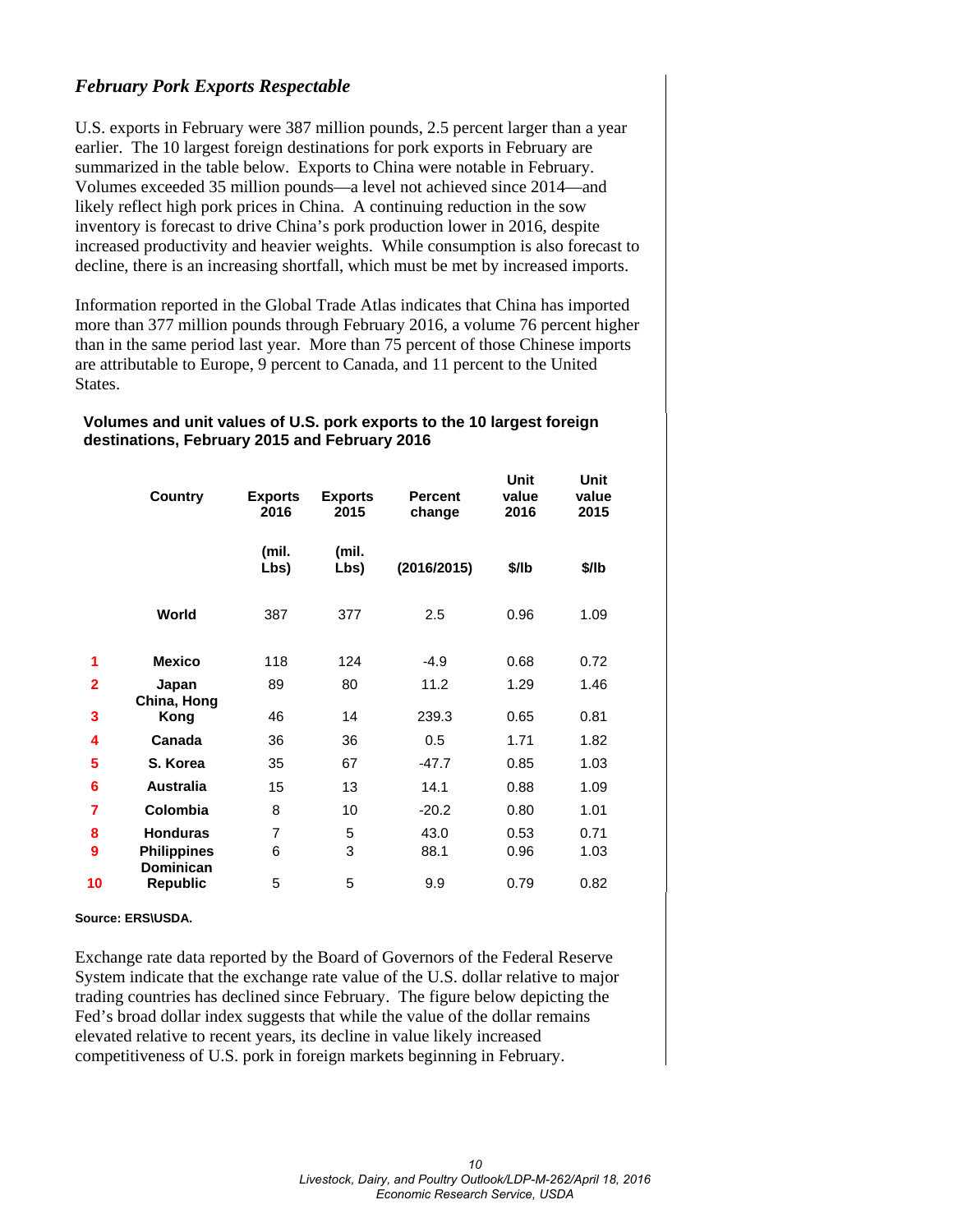

Pork exports for first-quarter 2016 are expected to be 1.225 billion pounds. The export forecast for the second half of 2016 was increased 25 million pounds to account for likely increases in import demand from Asia. For 2016, pork exports are expected to be 5.2 billion pounds, more than 5 percent above last year.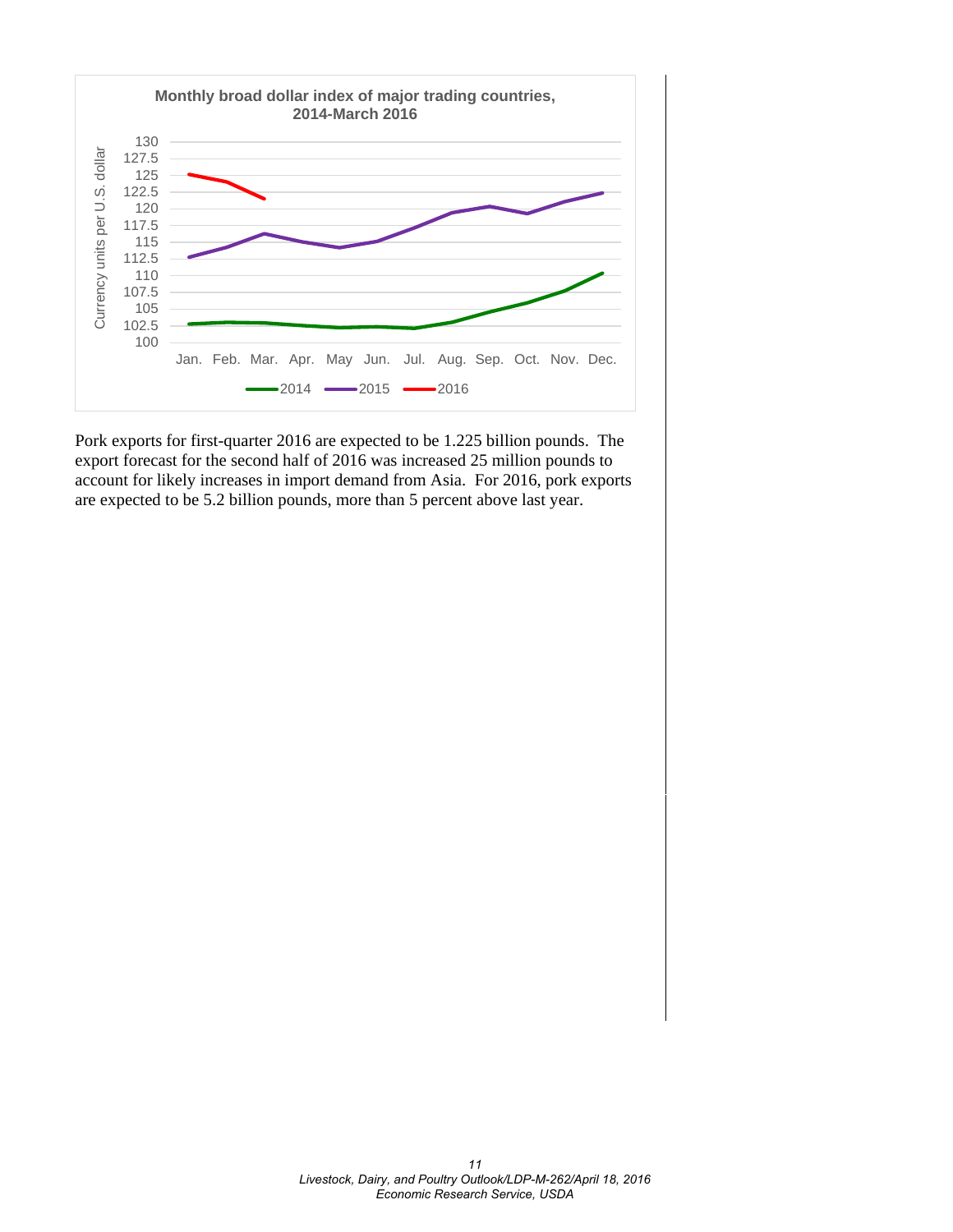## <span id="page-11-0"></span>**Sheep / Lamb**

#### *U.S. Lamb Production and Prices*

For much of the first-quarter of 2016, Choice slaughter lamb prices at San Angelo, Texas were below 2015 levels and the 5-year average. Lower prices existed although roughly the same number of animals were marketed in the first 3 months of the year relative to the same period last year. However, prices have shown strength in early April and are now at last year's levels. The first-quarter Choice slaughter lamb price was \$133.33/cwt, almost \$14/cwt lower than this time last year. Second-quarter Choice slaughter lamb prices are forecast at \$127-133/cwt.

First-quarter 2016 lamb and mutton commercial production is expected to have been 38 million pounds, nearly unchanged from the same period in 2015. Typically, Easter and Passover occur very close to each other and lamb production normally spikes to capture the anticipated increase in consumption during these holidays. This year the holidays are a month apart. The early arrival of Easter during the first quarter and the subsequent arrival of Passover later in April appear to have dampened the customary spike in lamb production. Second-quarter commercial production is also forecast at 38 million pounds. Both the first and second quarter commercial lamb production was below last year's 39 million pounds when Easter and Passover occurred around the same time in the second quarter. However, overall 2016 production is expected to be slightly higher than last year.



#### *U.S. Lamb and Mutton Trade*

February 2016 U.S. total imports of lamb and mutton totaled 21.6 million pounds, with a continued boost from Australia and New Zealand. February 2016 trade data show 15.4 and 5.6 million pounds of Australian and New Zealand lamb and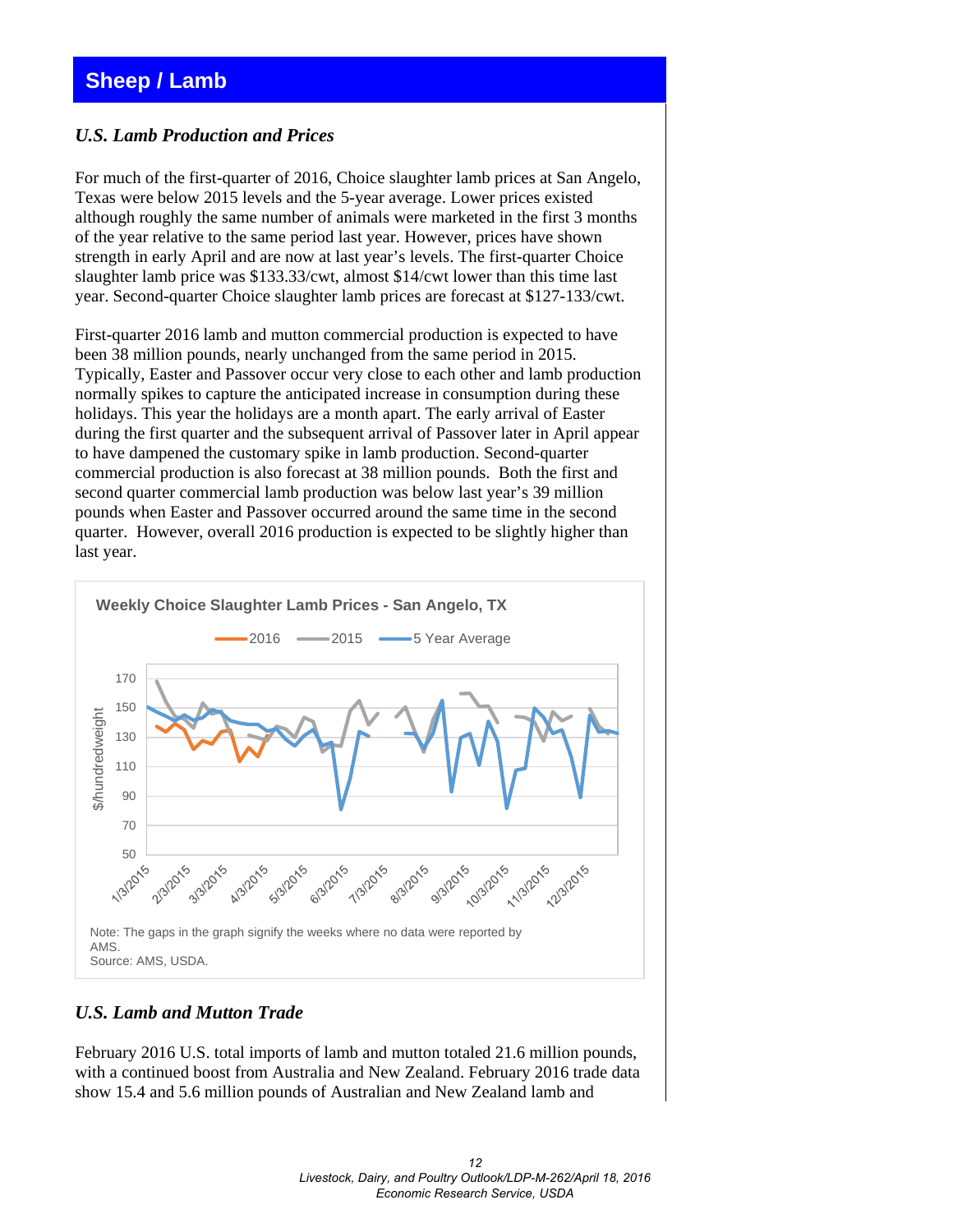mutton imported to the United States, up 58 and 70 percent, respectively compared with February 2015.



The strong U.S. dollar relative to the currencies of Australia and New Zealand continues to make imports from those countries attractive. Favorable prices combined with an uptick of drought-related slaughter from Australia and to a lesser extent New Zealand, have enabled them to expand their exports to the United States compared with earlier years. For the first 2 months of 2016, combined imports from Australia and New Zealand to the United States have increased roughly 47 percent year over year.

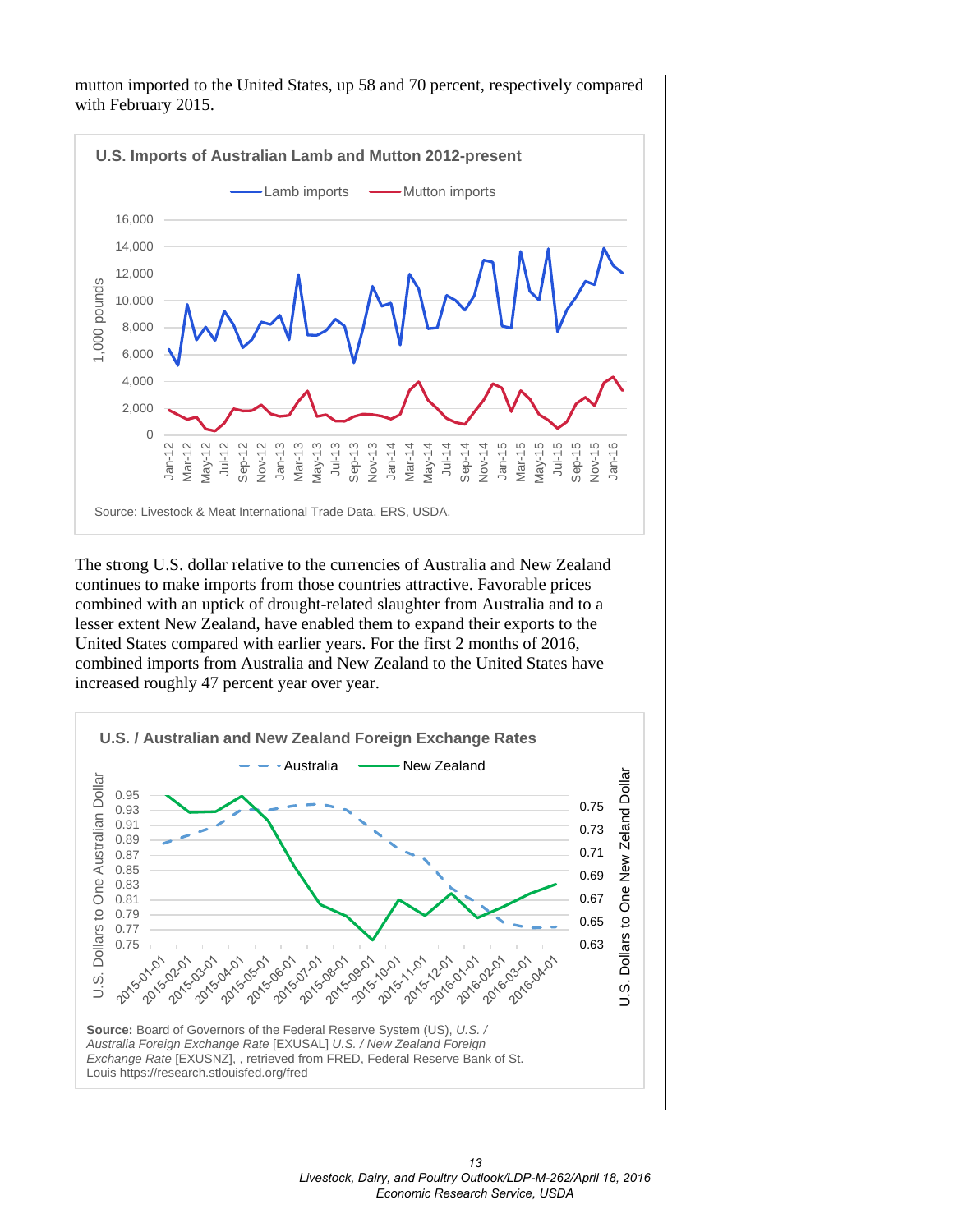As for exports, February 2016 U.S. lamb and mutton exports totaled 268,000 pounds, down nearly 58 percent year-over-year. The strong U.S. dollar relative to other countries is likely suppressing lamb and mutton exports. Exports are likely to show an increase in 2016.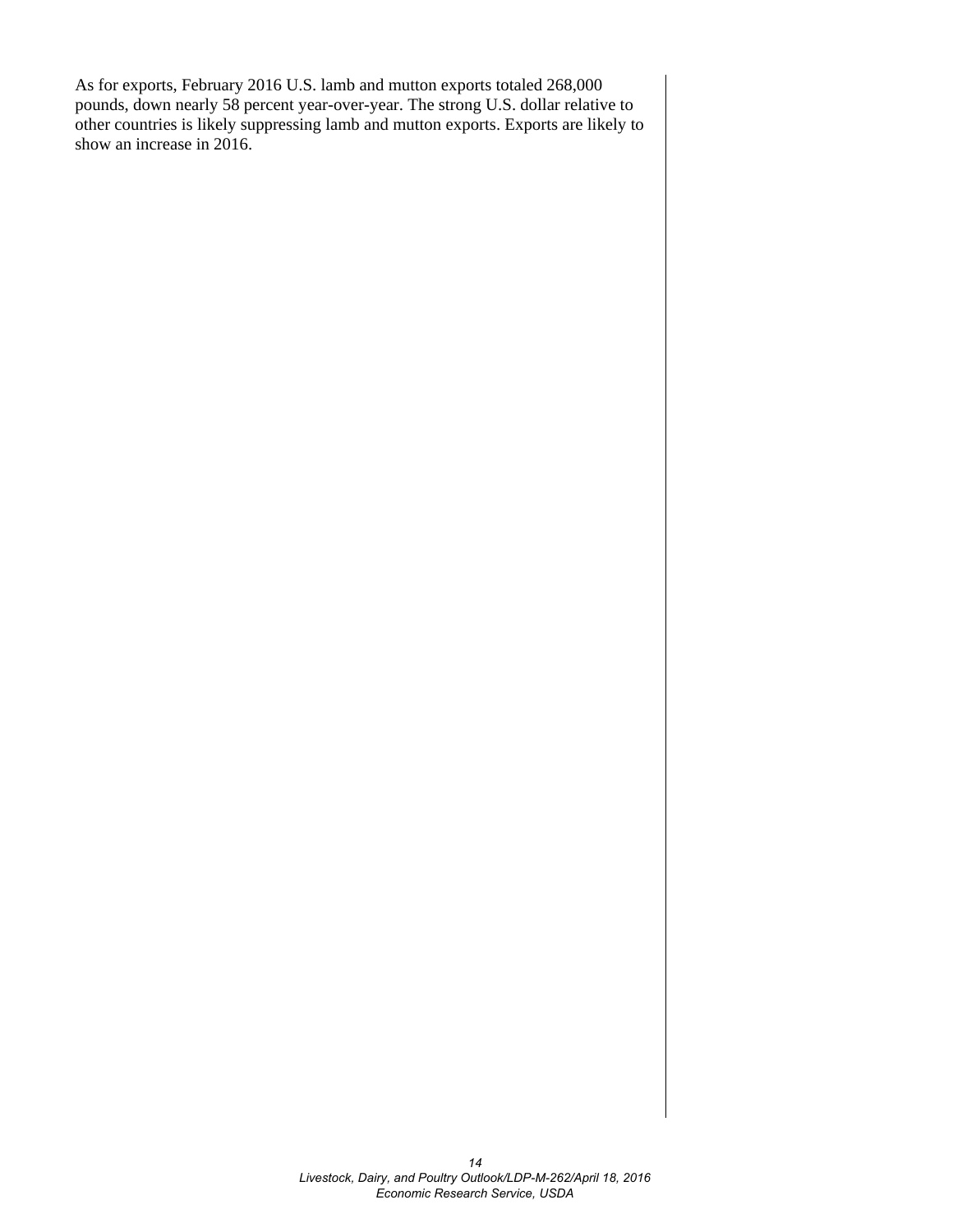## <span id="page-14-0"></span>**Poultry**

#### *Broiler Forecasts Unchanged for Production, Stocks, Exports, and Prices*

Year-to-date broiler meat production through the week ending April 2 registered about 3-percent growth year to date on a ready-to-cook basis (RTC). The headcount of birds slaughtered was up 1.4 percent year to date, and average live weight at slaughter was up 1.6 percent for the year. The first-quarter 2016 forecast of 10.1 billion pounds RTC was maintained due to continued strong growth in production. The forecast also factors in more production from 1 additional slaughter day over 2015. Outlying quarters' forecasts were unchanged from previous levels, with 41.1 billion pounds RTC expected in 2016.

Broiler meat in cold storage continued a downward trend, coming in at 783 million pounds as of February 29. Leg quarter stocks declined by 6 percent month-overmonth, while breast meat ticked up slightly to a new record. The pace of the overall downward trend in total broiler stocks is expected to have slowed in the last month of the first quarter, as indicated by weekly cold storage data as of April 5. On this basis, the first-quarter forecast for broiler cold storage was held at 780 million pounds, and outlying quarters were left unchanged.

Wholesale prices for broiler meat were mostly up during March, with the national composite price for whole birds up 9 percent in the 5 weeks after it hit its year-todate low for the week ending March 5. Boneless/skinless (B/S) breasts in the Northeast bounced back from a low in that same week, up 14 percent through the week ending April 9. These whole bird and breast prices are still significantly lower than they were over 2013-2015 during the same period (see chart below). On the other hand, leg quarter prices in both the Northeast and Southeast markets have improved consistently this year, now clearly on trend to surpass last year's prices for the same period (see chart).

The forecasts for national composite whole bird prices for quarters 2 through 4 were left unchanged, with a steady increase through quarter 3 before backing off slightly to average 84-88 cents per pound for 2016.

#### **Weekly average U.S. broiler meat prices by year**



*15 Livestock, Dairy, and Poultry Outlook/LDP-M-262/April 18, 2016 Economic Research Service, USDA*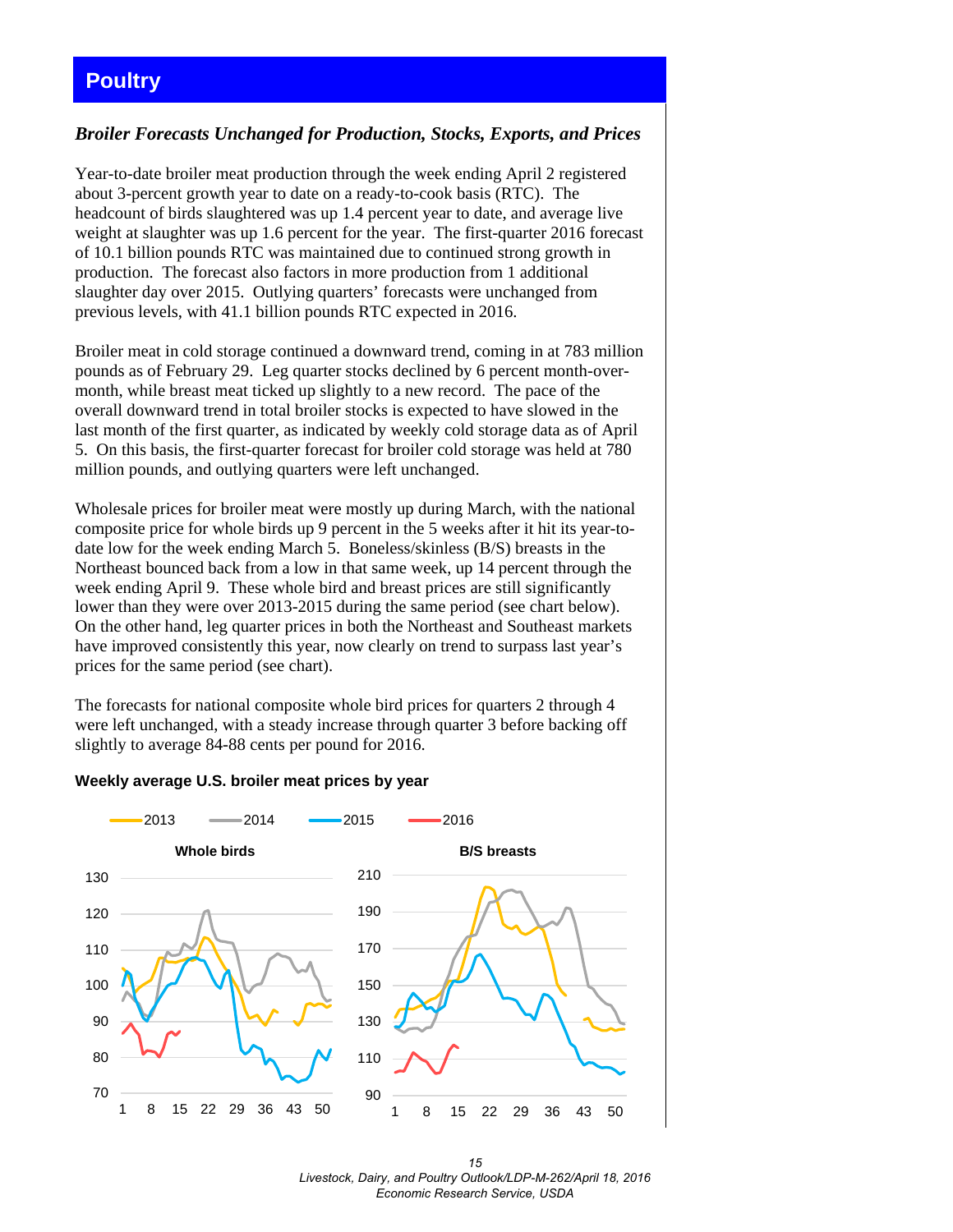

Source: Agricultural Marketing Service (USDA).

Note: Whole bird price is the national composite. Breast price is for boneless/skinless. Leg quarters are bulk prices. NE (Northeast). SE (Southeast).

#### *Turkey Production Forecast Higher in First-Half 2016*

U.S. turkey meat production in first-quarter 2016 is now estimated at 1.4 billion pounds, down less than 1 percent from a year earlier, and production in first-half 2016 is forecast at 3 percent above that of 2015. Production is expected to expand as the year progresses as the turkey industry continues to gradually recover from the impact of Highly Pathogenic Avian Influenza (HPAI) and is expected to also benefit from relatively stable corn and soybean meal prices, continued growth in the domestic economy, and a forecast increase in exports. Total turkey production for 2016 is forecast at 6 billion pounds, 7 percent higher than a year earlier.

In February, turkey meat production was 454 million pounds, 4 percent higher than the previous year. This was due to a 6-percent increase in the number of birds slaughtered, largely due to an extra slaughter day in February compared to last year. In February, the average live weight of birds fell to 31 pounds, a decrease of 1 percent from February 2015.

At the end of February, turkey products in cold storage totaled 338 million pounds, 5 percent higher than the previous year. On a year-over-year basis, the changes in turkey cold storage holdings in February were varied, with stocks of whole birds down by 14 percent but stocks in all the other categories significantly higher. The chief factor holding down growth in turkey cold storage holdings was lower quantities of whole toms. In February stocks of whole toms were 61 million pounds, 24 percent lower than the previous year, while stocks of whole hens were 76 million pounds, a decline of only 4 percent. Over the first half of 2016, production is forecast to increase by almost 3 percent, but with exports still relatively weak due to HPAI-related trade bans, quarterly cold storage holdings are forecast higher than year-earlier throughout 2016.

The lower stocks of whole birds have been reflected in a higher average price in first-quarter 2015 (\$1.15 per pound), an increase of 15 percent. Prices for whole birds are forecast to remain above their year-earlier levels through the second quarter, but then to become lower than the previous year. The decline in the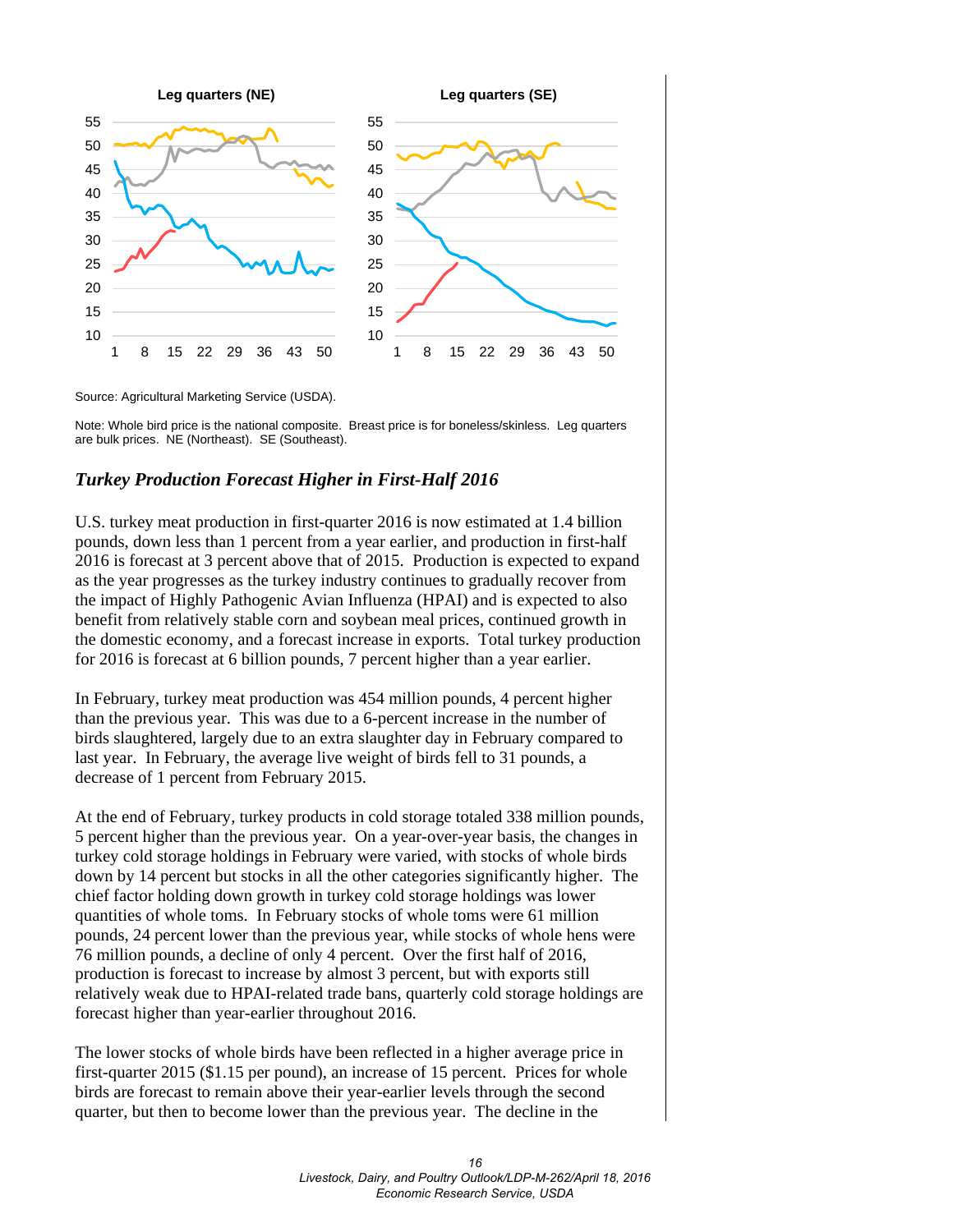second half of 2016 is due to the increase in prices in the second half of 2015 as HPAI reduced production. The greater cold storage holdings for turkey parts have resulted in generally lower prices for parts. Prices for breast meat products in March were still above those of a year earlier but since the beginning of 20016 have been declining in price. Almost all leg meat products are down significantly from the previous year; tom drumsticks in March averaged just under \$0.50 per pound, over 20 percent lower than the previous year. Thigh meat declined to approximately \$1.03 per pound in March, also over 20 percent lower. Higher production, especially in the second half of the year—along with larger cold storage holdings—is forecast to keep downward pressure on turkey parts.

#### *Egg Production Falls, Prices Also Decline*

Over the first 2 months of 2016, table egg production has totaled 1.15 billion dozen, 3 percent lower than during the same period in 2015. The decline in egg production is due to the continued lower numbers of hens in the table egg flock. Over the first 2 months, the number of layers in the table egg flock has averaged 295 million, a decline of 4 percent from the previous year. The 2015 HPAI outbreak caused a large drop in the table egg flock, and while it has partially recovered it still remains below the previous year. Production of table eggs is forecast to gradually increase through the remaining three quarters of the year and total 7.2 billion dozen, 4 percent higher than in 2015.

Production of hatching egg has moved in the opposite direction of that for table eggs. Over the first 2 months of 2016 it has has totaled 183 million dozen, 4 percent higher than the previous year. Part of the increase is due to an increase in the number of layers in the hatching flock (up 2 percent), but over the first 2 months of 2016 the average rate of lay was also 2 percent higher. Forecast higher broiler production and continuing efforts to rebuild the table egg laying flock will provide hatching egg producers an incentive to expand production, with total output forecast at 1.1 billion dozen, 2 percent higher than the previous year.

Normally, with a decline in egg production, egg prices would be expected to be higher compared to the previous year. However, in the first quarter of 2016, egg prices in the New York market averaged \$1.22 per dozen, a drop of 17 percent from the same period in 2015. Most of the decline came in March, with prices averaging just over \$1.00 per dozen. In past years there has been a brief jump in egg prices prior to the Easter holiday. In 2016, prices through the first half of March were \$1.05 per dozen, but then declined to around \$0.75 per dozen in in the second half of March and into April.

With this strong decline in price, the forecasts for the remaining three quarters of 2016 were significantly lowered. The average for second-quarter 2016 was reduced to \$0.85-\$0.89 per dozen, down from \$1.70 in second-quarter 2015. The forecasts for the third and fourth quarters were reduced to \$0.85-\$0.93 and \$1.06- \$1.14 per dozen, well below the high prices in the second half of 2015 when production was greatly lowered due to the HPAI outbreak.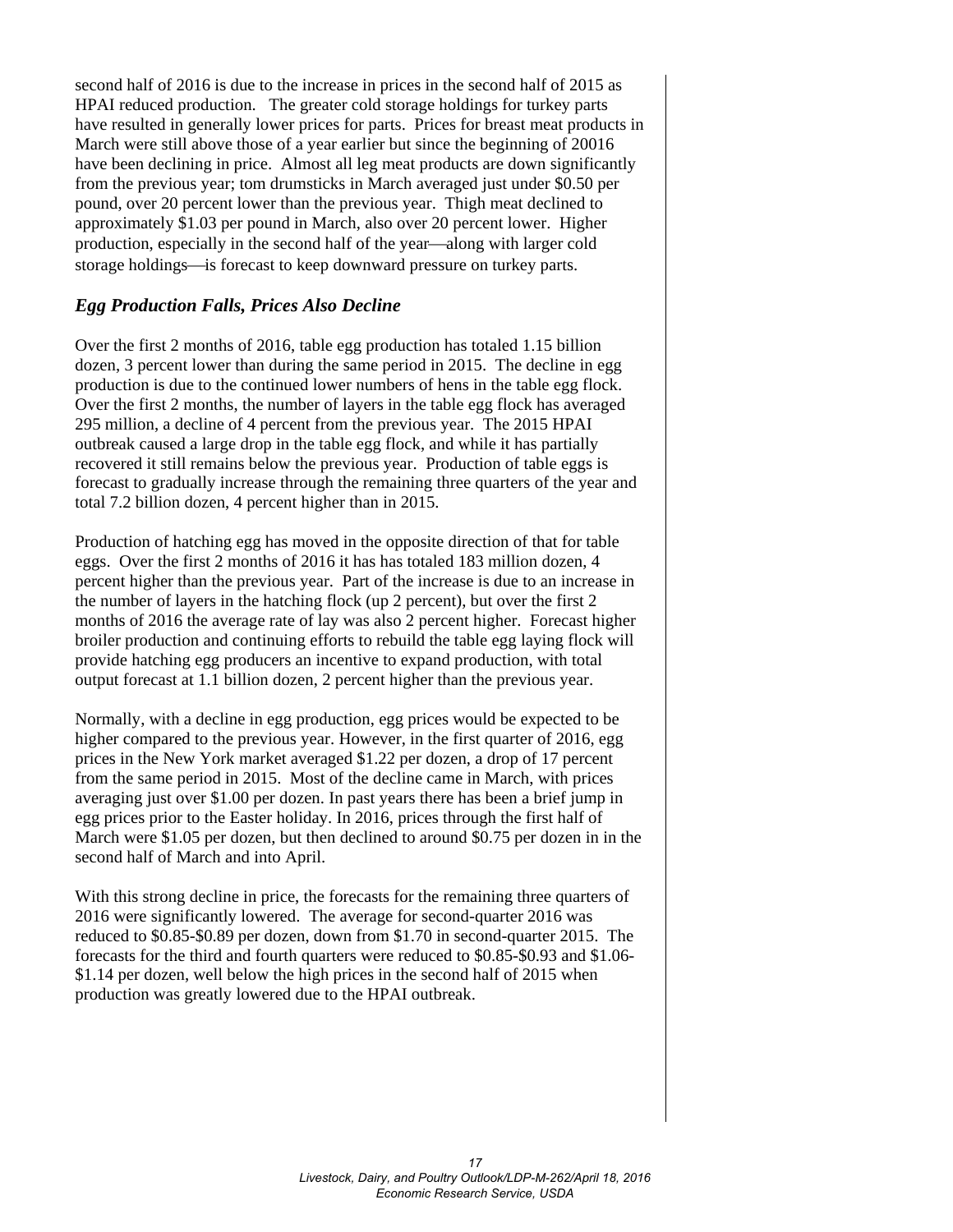#### <span id="page-17-0"></span>**Poultry Trade**

#### *February Exports Up for Broilers, Forecast Maintained*

Broiler meat exports in February were up 8 percent year over year and hit their highest level since June, highlighting an improving outlook in the wake of the 2015 HPAI outbreak. However, other factors continue to negatively influence this trade, including a strong dollar and weak global growth (see this month's special article, "Factors Affecting the Decline in U.S. Broiler Exports"). Export forecasts for the first quarter and outlying quarters were left unchanged, totaling almost 7 percent more expected exports over 2015.

#### *Turkey Exports Continue Lower*

Turkey exports in February totaled 40 million pounds, down 16 percent from a year earlier. Again the main cause for the decline was lower shipments to Mexico, our primary market for turkey exports. In February, shipments to Mexico fell to 23 million pounds, a decrease of 23 percent from a year earlier. Exports in firstquarter 2016 are forecast at 120 million pounds, unchanged from the previous month. However, the continued weakness in the turkey export market resulted in the export forecast for each of the remaining quarters to be decreased by 15 million pounds. This lowers the total for 2016 to 610 million pounds, a 14-percent increase from a year earlier. Exports in 2015 declined due to a combination of trade bans related to the HPAI outbreak and tight domestic supplies.

#### *Egg Exports Down 37 Percent*

Exports of eggs and egg products continue to be well below earlier levels; shipments in February totaled 19.8 million dozen on a shell-egg equivalent basis, 37 percent lower than a year earlier. The decline was the result of lower shipments of both shell eggs and egg products. Overall, most of the decrease occurred from lower shipments to Mexico, which were 69 percent less than the previous year. Exports were again impacted by some continued trade restrictions related to the 2015 HPAI outbreak and tight domestic supplies. Relatively strong prices for shell eggs in January and February also impacted shipments. The estimate for first-quarter 2016 was reduced to 65 million dozen, down 5 million from last month's forecast. With falling egg prices in April, the forecasts for the remaining quarters were not reduced, leaving the total for 2016 at 315 million dozen, marginally lower than in 2015.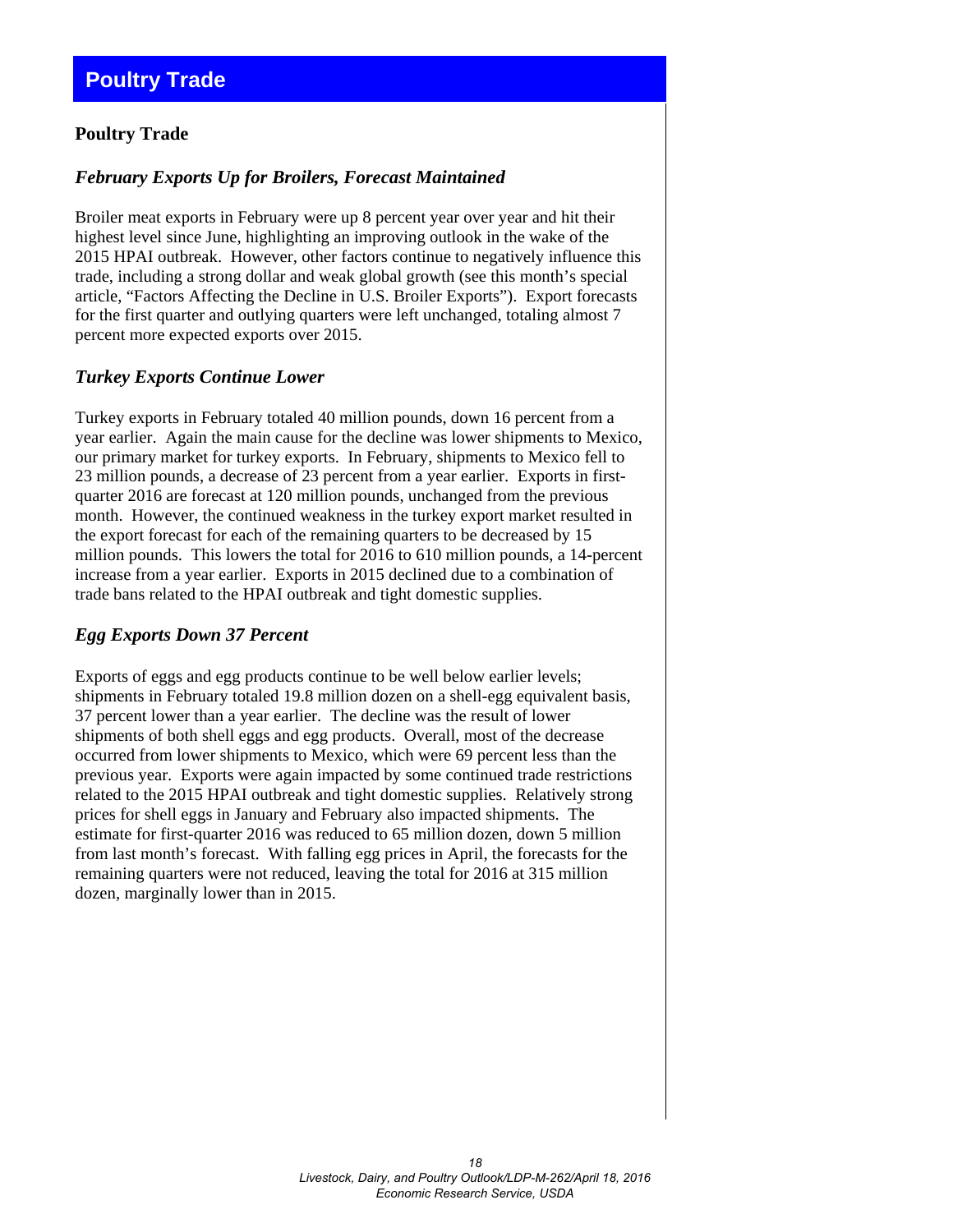<span id="page-18-0"></span>

| <b>Contact Information</b>                         |                  |                               |
|----------------------------------------------------|------------------|-------------------------------|
| Ken Mathews (coordinator,<br>cattle/beef and veal) | (202) 694-5183   | kmathews@ers.usda.gov         |
| Sahar Angadjivand                                  | (202) 694-5187   | sangadjivand@ers.usda.gov     |
| (beef/cattle and veal)                             |                  |                               |
| Seanicaa Edwards                                   | $(202)$ 694-5333 | seanicaa.edwards@ers.usda.gov |
| (beef/cattle and beef/cattle trade)                |                  |                               |
| Alex Melton (poultry trade)                        | (202) 694-5409   | awmelton@ers.usda.gov         |
| Mildred M. Haley (coordinator,                     | (202) 694-5176   | mhaley@ers.usda.gov           |
| hogs/pork)                                         |                  |                               |
| David J. Harvey (poultry, eggs,                    | (202) 694-5177   | djharvey@ers.usda.gov         |
| aquaculture)                                       |                  |                               |
| Sean Ramos (poultry, eggs)                         | (202) 694-5443   | sean.ramos@ers.usda.gov       |
| Roger Hoskin (dairy)                               | (202) 694-5148   | rhoskin@ers.usda.gov          |
| Jerry Cessna (dairy)                               | (202) 694-5171   | jgcessna@ers.usda.gov         |
| Sahar Angadjivand (sheep and goats)                | (202) 694-5187   | sangadjivand@ers.usda.gov     |
| Carolyn Liggon (web publishing)                    | (202) 694-5056   | cyliggon@ers.usda.gov         |
|                                                    |                  |                               |

#### **Subscription Information**

Subscribe to ERS e-mail notification service at

<http://www.ers.usda.gov/subscribe-to-ers-e-newsletters.aspx> to receive timely notification of newsletter availability.

#### *Data Products*

Meat Price Spreads, [http://www.ers.usda.gov/data-products/meat-price-spreads.aspx,](http://www.ers.usda.gov/data-products/meat-price-spreads.aspx) provides monthly average values at the farm, wholesale, and retail stages of the marketing chain for selected animal products.

Livestock and Meat Trade Data, [http://www.ers.usda.gov/data-products/livestock-meat](http://www.ers.usda.gov/data-products/livestock-meat-international-trade-data.aspx)[international-trade-data.aspx,](http://www.ers.usda.gov/data-products/livestock-meat-international-trade-data.aspx) contains monthly and annual data for imports and exports of live cattle and hogs, beef and veal, lamb and mutton, pork, broilers, turkey, and shell eggs.

Livestock & Meat Domestic Data, [http://www.ers.usda.gov/data-products/livestock](http://www.ers.usda.gov/data-products/livestock-meatdomestic-data.aspx)[meatdomestic-data.aspx,](http://www.ers.usda.gov/data-products/livestock-meatdomestic-data.aspx) contains domestic supply, disappearance, and price data.

Dairy Data, [http://www.ers.usda.gov/data-products/dairy-data.aspx,](http://www.ers.usda.gov/data-products/dairy-data.aspx) includes data from multiple sources concerning supply, demand, and prices for the dairy industry.

#### *Related Websites*

Livestock, Dairy, and Poultry Outlook, <http://www.ers.usda.gov/publications/ldpm-livestock,-dairy,-and-poultry-outlook.aspx> Animal Production and Marketing Issues, <http://www.ers.usda.gov/topics/animal-products/animal-production-marketing-issues.aspx> Cattle,<http://www.ers.usda.gov/topics/animal-products/cattle-beef.aspx> Dairy,<http://www.ers.usda.gov/topics/animal-products/dairy.aspx> Hogs,<http://www.ers.usda.gov/topics/animal-products/hogs-pork.aspx> Poultry and Eggs,<http://www.ers.usda.gov/topics/animal-products/poultry-eggs.aspx> WASDE, <http://usda.mannlib.cornell.edu/MannUsda/viewDocumentInfo.do?documentID=1194>

The U.S. Department of Agriculture (USDA) prohibits discrimination in all its programs and activities on the basis of race, color, national origin, age, disability, and, where applicable, sex, marital status, familial status, parental status, religion, sexual orientation, genetic information, political beliefs, reprisal, or because all or a part of an individual's income is derived from any public assistance program. (Not all prohibited bases apply to all programs.) Persons with disabilities who require alternative means for communication of program information (Braille, large print, audiotape, etc.) should contact USDA's TARGET Center at (202) 720-2600 (voice and TDD). To file a complaint of discrimination write to USDA, Director, Office of Civil Rights, 1400 Independence Avenue, S.W., Washington, D.C. 20250-9410 or call (800) 795-3272 (voice) or (202) 720-6382 (TDD). USDA is an equal opportunity provider and employer.

#### **E mail Notification**

Readers of ERS outlook reports have two ways they can receive an e-mail notice about release of reports and associated data.

• Receive timely notification (soon after the report is posted on the web) via USDA's Economics, Statistics and Market Information System (which is housed at Cornell University's Mann Library). Go to [http://usda.mannlib.cornell.edu/](http://usda.mannlib.cornell.edu/MannUsda/aboutEmailService.do) [MannUsda/aboutEmailService.do](http://usda.mannlib.cornell.edu/MannUsda/aboutEmailService.do) and follow the instructions to receive e-mail notices about ERS, Agricultural Marketing Service, National Agricultural Statistics Service, and World Agricultural Outlook Board products.

• Receive weekly notification (on Friday afternoon) via the ERS website. Go to [http://www.ers.usda.gov/subscrib](http://www.ers.usda.gov/subscribe-to-ers-e-newsletters.aspx)

[e-to-ers-e-newsletters.aspx](http://www.ers.usda.gov/subscribe-to-ers-e-newsletters.aspx) and follow the instructions to receive notices about ERS outlook reports, Amber Waves magazine, and other reports and data products on specific topics. ERS also offers RSS (really simple syndication) feeds for all ERS products. Go to <http://www.ers.usda.gov/rss/> to get started.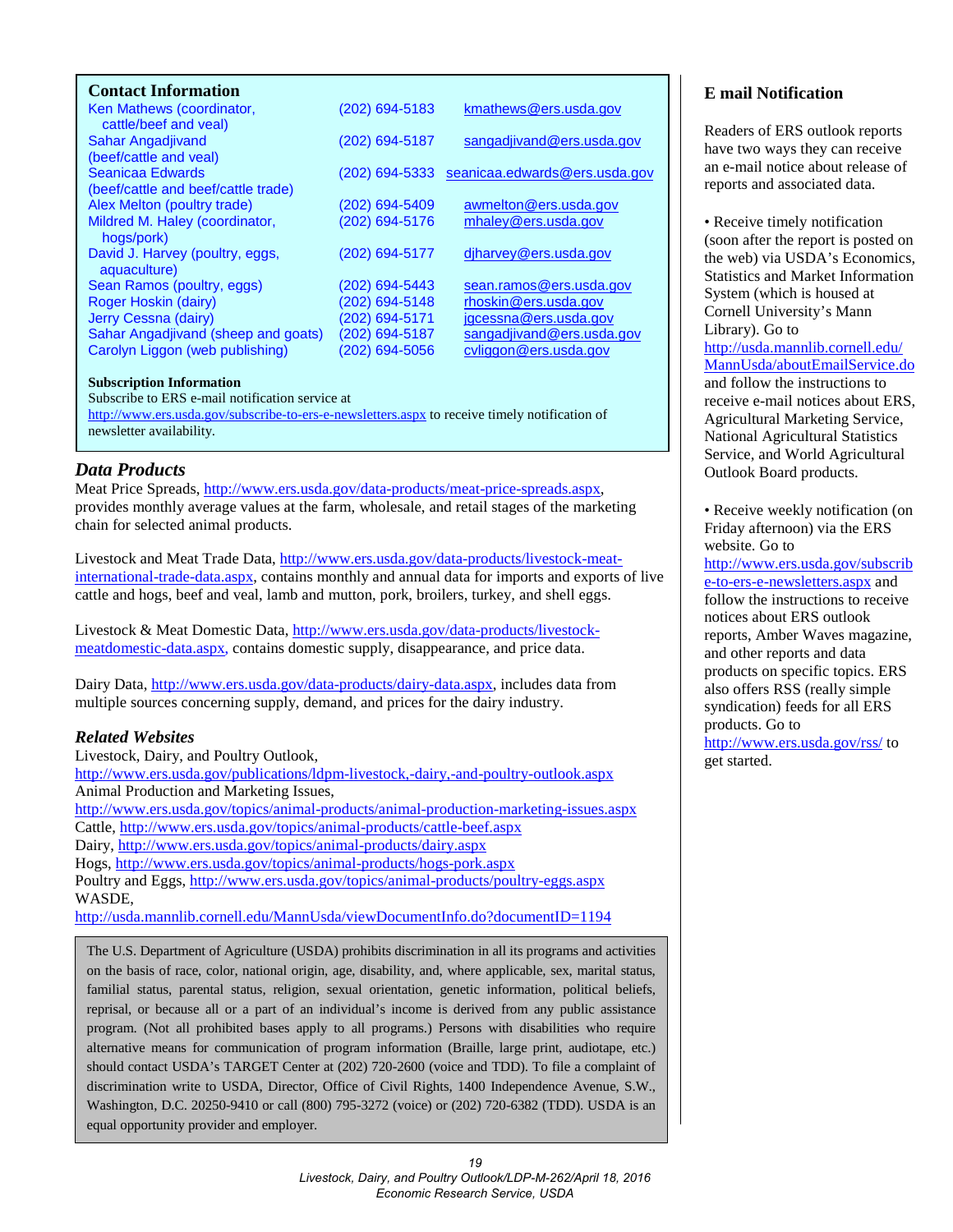#### <span id="page-19-0"></span>**U.S. red meat and poultry forecasts**

|                                                        |        |             |        |        |        |        |        |        | 2014   |        |        |        |        |        |        |        |              |        |        |        |        |              |         |         |           |
|--------------------------------------------------------|--------|-------------|--------|--------|--------|--------|--------|--------|--------|--------|--------|--------|--------|--------|--------|--------|--------------|--------|--------|--------|--------|--------------|---------|---------|-----------|
|                                                        | 2012   | $_{\rm II}$ | Ш      | IV     | Annual | 2013   |        | Ш      | IV     |        |        |        | Ш      | IV     | Annual | 2015   | $\mathbf{I}$ | Ш      | IV     | Annual | 2016   | $\mathbf{u}$ | III     | IV      | Annual    |
|                                                        |        |             |        |        |        |        |        |        |        | Annual |        |        |        |        |        |        |              |        |        |        |        |              |         |         |           |
| Production, million lb                                 |        |             |        |        |        |        |        |        |        |        |        |        |        |        |        |        |              |        |        |        |        |              |         |         |           |
| Beef                                                   | 6.282  | 6.473       | 6.586  | 6.572  | 25.913 | 6.175  | 6.513  | 6.609  | 6.423  | 25.720 | 5.868  | 6.184  | 6.179  | 6.021  | 24.252 | 5.664  | 5.855        | 6.066  | 6.105  | 23.690 | 5.945  | 6,190        | 6.395   | 6.295   | 24,825    |
| Pork                                                   | 5.858  | 5.519       | 5.631  | 6.244  | 23.253 | 5.775  | 5.516  | 5.622  | 6.274  | 23.187 | 5.784  | 5.504  | 5,424  | 6.131  | 22.843 | 6.161  | 5.925        | 5.957  | 6.456  | 24.499 | 6,240  | 5,935        | 6.170   | 6.625   | 24,970    |
| Lamb and mutton                                        | 39     | 39          | 39     | 40     | 156    | -38    | 41     | 40     | 38     | 156    | 37     | 43     | 38     | 38     | 156    | 38     | 39           | 37     | 37     | 150    | 38     | 38           | 37      | 39      | 152       |
| <b>Broilers</b>                                        | 9,089  | 9,381       | 9,372  | 9,198  | 37,039 | 9,144  | 9,466  | 9,683  | 9,537  | 37,830 | 9,299  | 9,618  | 9,835  | 9,814  | 38.565 | 9.718  | 10,021       | 10,372 | 9,937  | 40.048 | 10,100 | 10,200       | 10,500  | 10,300  | 41,100    |
| Turkeys                                                | 1,446  | 1,505       | 1,480  | 1,537  | 5,967  | 1,459  | 1,486  | 1,440  | 1,420  | 5,806  | 1,332  | 1,428  | 1,478  | 1,517  | 5,756  | 1,429  | 1,389        | 1,352  | 1,458  | 5,627  | 1,425  | 1,475        | 1,525   | 1,585   | 6,010     |
| Total red meat & poultry                               | 22,865 | 23.084      | 23.274 | 23.739 | 92,963 | 22,743 | 23.183 | 23.563 | 23.844 | 93,333 | 22,47  | 22,934 | 23.111 | 23.671 | 92.187 | 23.156 | 23.381       | 23.937 | 24,146 | 94.619 | 23,893 | 23,998       | 24,786  | 25,000  | 97,677    |
| Table eggs, mil. doz.                                  | 1,684  | 1,680       | 1.707  | 1,778  | 6.849  | 1.733  | 1,746  | 1,775  | 1,829  | 7.083  | 1,794  | 1,823  | 1,852  | 1.895  | 7.364  | 1.809  | 1,712        | 1,646  | 1,700  | 6.867  | 1,745  | 1,750        | 1,800   | 1,875   | 7,170     |
| Per capita disappearance, retail lb 1/                 |        |             |        |        |        |        |        |        |        |        |        |        |        |        |        |        |              |        |        |        |        |              |         |         |           |
| Beef                                                   | 14.0   | 14.6        | 14.5   | 14.2   | 57.3   | 13.7   | 14.5   | 14.3   | 13.9   | 56.3   | 13.1   | 13.9   | 13.7   | 13.4   | 54.    | 13.1   | 13.6         | 13.9   | 13.3   | 53.9   | 13.6   | 13.9         | 14.0    | 13.6    | 55.0      |
| Pork                                                   | 11.1   | 10.9        | 11.2   | 12.7   | 45.9   | 11.5   | 11.2   | 11.4   | 12.7   | 46.8   | 11.3   | 11.0   | 11.1   | 13.0   | 46.4   | 12.3   | 11.8         | 12.1   | 13.5   | 49.8   | 12.6   | 11.8         | 12.4    | 13.4    | 50.2      |
| Lamb and mutton                                        | 0.2    | 0.2         | 0.2    | 0.2    | 0.8    | 0.3    | 0.2    | 0.2    | 0.2    | 0.9    | 0.2    | 0.2    | 0.2    | 0.3    | 0.9    | 0.2    | 0.3          | 0.2    | 0.3    | 1.0    | 0.3    | 0.2          | 0.2     | 0.2     | 1.0       |
| <b>Broilers</b>                                        | 20.1   | 20.4        | 20.3   | 19.7   | 80.4   | 20.0   | 20.3   | 21.0   | 20.5   | 81.8   | 20.3   | 20.8   | 21.2   | 21.1   | 83.3   | 21.4   | 22.1         | 23.3   | 22.1   | 88.9   | 22.6   | 22.5         | 23.2    | 22.5    | 90.9      |
| Turkeys                                                | 3.5    | 3.6         | 4.1    | 4.9    | 16.0   | 3.7    | 3.6    | 4.0    | 4.7    | 15.9   | 3.4    | 3.5    | 3.9    | 4.9    | 15.7   | 3.5    | 3.6          | 3.9    | 4.9    | 16.0   | 3.6    | 3.8          | 4.3     | 5.1     | 16.8      |
| Total red meat & poultry                               | 49.3   | 50.3        | 50.6   | 52.0   | 202.   | 49.5   | 50.2   | 51.3   | 52.4   | 203.4  | 48.7   | 49.8   | 50.5   | 53.1   | 202.0  | 50.9   | 51.8         | 53.7   | 54.5   | 210.9  | 53.0   | 52.6         | 54.5    | 55.3    | 215.3     |
| Eggs, number                                           | 63.2   | 62.2        | 63.3   | 65.6   | 254.3  | 64.3   | 63.4   | 64.7   | 66.1   | 258.6  | 65.5   | 66.2   | 67.2   | 67.7   | 266.6  | 65.0   | 62.3         | 61.1   | 64.5   | 252.9  | 65.7   | 64.6         | 65.3    | 67.6    | 263.2     |
| <b>Market prices</b>                                   |        |             |        |        |        |        |        |        |        |        |        |        |        |        |        |        |              |        |        |        |        |              |         |         |           |
| Choice steers, 5-area Direct, \$/cwt                   | 125.29 | 120.91      | 119.69 | 125.54 | 122.86 | 125.52 | 124.95 | 122.30 | 130.77 | 125.89 | 146.34 | 147.82 | 158.49 | 165.60 | 154.56 | 162.43 | 158.1        | 144.22 | 127.71 | 148.12 | 134.81 | 132-138      | 128-138 | 129-139 | 131-137   |
| Feeder steers, Ok City, \$/cwt                         | 152.81 | 150.05      | 139.31 | 143.40 | 146.39 | 141.36 | 133.10 | 152.08 | 161.69 | 147.06 | 167.49 | 188.64 | 220.90 | 234.25 | 202.82 | 210.31 | 219.69       | 206.47 | 173.59 | 202.52 | 155.70 | 152-158      | 155-165 | 160-170 | 156-162   |
| Cutter Cows, National L.E., \$/cwt                     | 76.57  | 83.51       | 76.94  | 73.81  | 77.71  | 77.87  | 77.46  | 78.36  | 76.55  | 77.56  | 89.12  | 98.57  | 111.27 | 109.21 | 102.04 | 107.61 | 109.50       | 103.34 | 77.80  | 99.56  | 73.50  | 77-83        | 77-87   | 80-90   | 77-83     |
| Choice slaughter lambs, San Angelo, \$/cwt             | 145.33 | 127.08      | 89.28  | 89.85  | 112.89 | 107.53 | 91.72  | 94.26  | 150.97 | 111.12 | 166.69 | 148.99 | 156.02 | 162.69 | 158.60 | 147.17 | 140.09       | 146.23 | 142.52 | 144.00 | 133.33 | 127-133      | 130-140 | 133-143 | 131-137   |
| Nat'l base cost, 51-52 % lean, live equivalent, \$/cwt | 61.68  | 61.79       | 61.43  | 58.63  | 60.88  | 59.03  | 65.46  | 70.59  | 61.11  | 64.05  | 68.69  | 85.40  | 83.30  | 66.74  | 76.03  | 48.47  | 53.20        | 54.59  | 44.66  | 50.23  | 44.63  | 48-50        | 48-52   | 41-45   | $46 - 48$ |
| Broilers, 12 City, cents/lb                            | 87.40  | 85.10       | 82.00  | 92.10  | 86.60  | 103.50 | 108.60 | 93.90  | 92.80  | 99.70  | 98.40  | 113.70 | 104.60 | 102.80 | 104.90 | 97.00  | 104.20       | 83.70  | 77.20  | 90.50  | 84.60  | 84-88        | 85-91   | 84-90   | 84-88     |
| Turkeys, Eastern, cents/lb                             | 100.70 | 106.90      | 108.50 | 106.10 | 105.60 | 96.00  | 97.70  | 99.90  | 105.40 | 99.80  | 100.70 | 105.60 | 110.20 | 113.90 | 107.60 | 99.60  | 108.50       | 126.40 | 130.10 | 116.20 | 114.70 | 114-118      | 106-114 | 111-121 | 111-117   |
| Eggs, New York, cents/doz.                             | 108.70 | 99.70       | 131.90 | 129.40 | 117.40 | 126.90 | 109.90 | 119.00 | 143.00 | 124.70 | 142.70 | 134.60 | 129.30 | 162.70 | 142.30 | 146.90 | 170.30       | 235.70 | 174.10 | 181.80 | 121.50 | 85-89        | 86-92   | 106-114 | 100-104   |
| U.S. trade, million lb                                 |        |             |        |        |        |        |        |        |        |        |        |        |        |        |        |        |              |        |        |        |        |              |         |         |           |
| Beef & veal exports                                    | 558    | 624         | 650    | 620    | 2,452  | 557    | 636    | 716    | 680    | 2,589  | 583    | 667    | 679    | 644    | 2.573  | 526    | 606          | 541    | 593    | 2,266  | 525    | 635          | 660     | 635     | 2,455     |
| Beef & veal imports                                    | 582    | 669         | 516    | 453    | 2,220  | 590    | 629    | 515    | 516    | 2,250  | 597    | 767    | 765    | 818    | 2.947  | 876    | 991          | 890    | 613    | 3,370  | 800    | 805          | 695     | 600     | 2,900     |
| Lamb and mutton imports                                | 38     | 36          | 38     | 41     | 154    | 49     | 44     | 36     | 44     | 173    | 46     | 49     | 45     | 55     | 195    | 53     | 56           | 46     | 59     | 213    | 59     | 50           | 46      | 48      | 203       |
| Pork exports                                           | 1,442  | 1.301       | 1,251  | 1.386  | 5.379  | 1,217  | 1,225  | 1,205  | 1.341  | 4.988  | 1,347  | 1,279  | 1.090  | 1.140  | 4.857  | .165   | 1.334        | 1.172  | 1,270  | 4.941  | 1,225  | 1,300        | 1,275   | 1,400   | 5,200     |
| Pork imports                                           | 207    | 191         | 198    | 205    | 802    | 208    | 210    | 229    | 233    | 880    | 212    | 240    | 256    | 299    | 1.008  | 278    | 264          | 269    | 300    | 1,111  | 300    | 270          | 290     | 320     | 1,180     |
| <b>Broiler</b> exports                                 | 1,734  | 1,791       | 1,864  | 1,886  | 7,274  | 1,752  | 1,865  | 1,855  | 1,874  | 7.346  | 1,827  | 1,834  | 1,857  | 1,782  | 7,301  | 1,629  | 1.714        | 1,483  | 1.493  | 6,319  | 1,590  | 1,675        | 1,725   | 1,750   | 6,740     |
| Turkey exports                                         | 180    | 184         | 216    | 216    | 797    | 179    | 182    | 198    | 202    | 760    | 163    | 188    | 223    | 231    | 805    | 154    | 123          | 125    | 131    | 533    | 120    | 140          | 165     | 185     | 610       |
| Live swine imports (thousand head)                     | 1.445  | 1.444       | 1.387  | 1.380  | 5.656  | 1.326  | 1.285  | 1.223  | 1.113  | 4.948  | 1.195  | 1.216  | 1.264  | 1.272  | 4.947  | 1.312  | 1.538        | 1.371  | 1.520  | 5.741  | 1.475  | 1.550        | 1.600   | 1.625   | 6.250     |
| Note: Forecasts are in bold.                           |        |             |        |        |        |        |        |        |        |        |        |        |        |        |        |        |              |        |        |        |        |              |         |         |           |

Note: Forecasts are in bold.<br>1/ Per capita meat and egg disappearance data are calculated using the Resident Population Plus Armed Forces Overseas series from the Census Bureau of the Department of Commerce.

Source: World Agricultural Supply and Demand Estimates and Supporting Materials.<br>For further information, contact: Mildred M. Haley, mhaley@ers.usda.gov<br>**Updated 4/15/2016**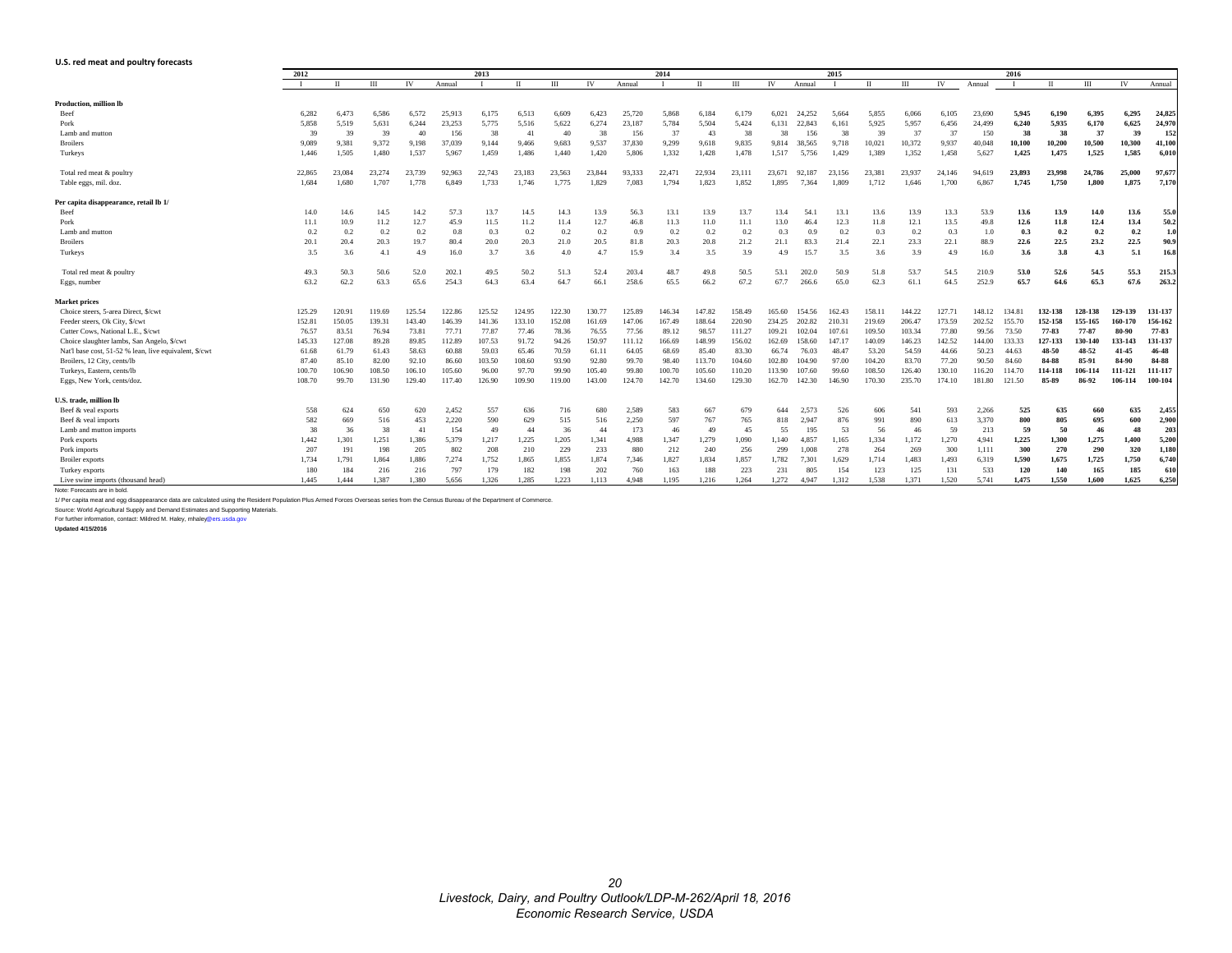#### <span id="page-20-0"></span>**Dairy Forecasts**

|                                         | 2014   | 2015  |       |               |       |                 |       | 2016              |                   |                   |                   |  |  |  |  |
|-----------------------------------------|--------|-------|-------|---------------|-------|-----------------|-------|-------------------|-------------------|-------------------|-------------------|--|--|--|--|
|                                         | Annual | т     | Ш     | Ш             | IV    | Annual          | п     | Ш                 | Ш                 | IV                | Annual            |  |  |  |  |
|                                         |        |       |       |               |       |                 |       |                   |                   |                   |                   |  |  |  |  |
| Milk cows (thousands) 1/                | 9,257  | 9,309 | 9,321 | 9,315         | 9,321 | 9,317           | 9,310 | 9,315             | 9,310             | 9,305             | 9,310             |  |  |  |  |
| Milk per cow (pounds)                   | 22,260 | 5,579 | 5,763 | 5,549<br>51.7 | 5,503 | 22,394<br>208.6 | 5,675 | 5,805             | 5,640             | 5,635<br>52.4     | 22,755<br>211.8   |  |  |  |  |
| Milk production (billion pounds)        | 206.1  | 51.9  | 53.7  |               | 51.3  |                 | 52.8  | 54.1              | 52.5              |                   |                   |  |  |  |  |
| Farm use                                | 1.0    | 0.2   | 0.2   | 0.2<br>51.4   | 0.2   | 1.0             | 0.2   | 0.2               | 0.2               | 0.2               | 1.0               |  |  |  |  |
| Milk marketings                         | 205.1  | 51.7  | 53.5  |               | 51.1  | 207.7           | 52.6  | 53.8              | 52.3              | 52.2              | 210.9             |  |  |  |  |
| Milkfat (billion pounds milk equiv.)    |        |       |       |               |       |                 |       |                   |                   |                   |                   |  |  |  |  |
| Milk marketings                         | 205.1  | 51.7  | 53.5  | 51.4          | 51.1  | 207.7           | 52.6  | 53.8              | 52.3              | 52.2              | 210.9             |  |  |  |  |
| Beginning commercial stocks             | 11.2   | 11.2  | 13.3  | 15.6          | 14.1  | 11.2            | 13.3  | 15.4              | 16.5              | 14.2              | 13.3              |  |  |  |  |
| Imports                                 | 4.3    | 1.2   | 1.3   | 1.5           | 1.6   | 5.7             | 2.0   | 1.9               | 1.7               | 1.9               | 7.5               |  |  |  |  |
| Total supply                            | 220.6  | 64.2  | 68.1  | 68.6          | 66.7  | 224.6           | 67.9  | 71.1              | 70.5              | 68.3              | 213.7             |  |  |  |  |
| Commercial exports                      | 12.4   | 2.4   | 2.5   | 2.1           | 1.8   | 8.8             | 2.2   | 2.1               | 2.1               | 2.0               | 8.4               |  |  |  |  |
| Ending commercial stocks                | 11.2   | 13.3  | 15.6  | 14.1          | 13.3  | 13.3            | 15.4  | 16.5              | 14.2              | 12.7              | 12.7              |  |  |  |  |
| Net removals                            | 0.0    | 0.0   | 0.0   | 0.0           | 0.0   | 0.0             | 0.0   | 0.0               | 0.0               | 0.0               | 0.0               |  |  |  |  |
| Domestic commercial use                 | 196.9  | 48.5  | 50.1  | 52.4          | 51.5  | 202.5           | 50.4  | 52.5              | 54.2              | 53.6              | 210.6             |  |  |  |  |
| Skim solids (bilion pounds milk equiv.) |        |       |       |               |       |                 |       |                   |                   |                   |                   |  |  |  |  |
| Milk marketings                         | 205.1  | 51.7  | 53.5  | 51.4          | 51.1  | 207.7           | 52.6  | 53.8              | 52.3              | 52.2              | 210.9             |  |  |  |  |
| Beginning commercial stocks             | 11.7   | 13.1  | 13.7  | 14.6          | 14.0  | 13.1            | 13.9  | 14.4              | 16.0              | 14.8              | 13.9              |  |  |  |  |
| Imports                                 | 5.6    | 1.4   | 1.5   | 1.4           | 1.6   | 5.9             | 1.5   | 1.6               | 1.5               | 1.6               | 6.2               |  |  |  |  |
| Total supply                            | 222.4  | 66.2  | 68.7  | 67.5          | 66.6  | 226.7           | 68.0  | 69.8              | 69.8              | 68.6              | 230.9             |  |  |  |  |
| Commercial exports                      | 39.1   | 8.8   | 10.7  | 9.1           | 8.7   | 37.3            | 8.6   | 9.3               | 9.3               | 9.1               | 36.2              |  |  |  |  |
| Ending commercial stocks                | 13.1   | 13.7  | 14.6  | 14.0          | 13.9  | 13.9            | 14.4  | 16.0              | 14.8              | 14.1              | 14.1              |  |  |  |  |
| Net removals                            | 0.0    | 0.0   | 0.0   | 0.0           | 0.0   | 0.0             | 0.0   | 0.0               | 0.0               | 0.0               | 0.0               |  |  |  |  |
| Domestic commercial use                 | 170.2  | 43.7  | 43.4  | 44.3          | 44.1  | 175.5           | 45.0  | 44.5              | 45.8              | 45.5              | 180.6             |  |  |  |  |
|                                         |        |       |       |               |       |                 |       |                   |                   |                   |                   |  |  |  |  |
| Milk prices (dollars/cwt) 2/            |        |       |       |               |       |                 |       |                   |                   |                   |                   |  |  |  |  |
| All milk                                | 23.97  | 17.00 | 16.70 | 16.93         | 17.70 | 17.08           | 15.65 | 14.40             | 14.60             | 15.30             | 15.00             |  |  |  |  |
|                                         |        |       |       |               |       |                 |       | $-14.80$          | $-15.30$          | $-16.30$          | $-15.50$          |  |  |  |  |
| Class III                               | 22.34  | 15.73 | 16.24 | 16.14         | 15.07 | 15.80           | 13.75 | 13.30             | 13.60             | 13.90             | 13.65             |  |  |  |  |
|                                         |        |       |       |               |       |                 |       | $-13.70$          | $-14.30$          | $-14.90$          | $-14.15$          |  |  |  |  |
|                                         |        |       |       |               |       |                 |       |                   |                   |                   |                   |  |  |  |  |
| Class IV                                | 22.09  | 13.62 | 13.77 | 13.71         | 16.28 | 14.35           | 13.18 | 12.70             | 12.85             | 12.80             | 12.90             |  |  |  |  |
|                                         |        |       |       |               |       |                 |       | $-13.20$          | $-13.65$          | $-13.90$          | $-13.50$          |  |  |  |  |
| Product prices (dollars/pound) 2/       |        |       |       |               |       |                 |       |                   |                   |                   |                   |  |  |  |  |
| Cheddar cheese                          | 2.155  | 1.567 | 1.663 | 1.718         | 1.634 | 1.645           | 1.517 | 1.465             | 1.505             | 1.540             | 1.510             |  |  |  |  |
|                                         |        |       |       |               |       |                 |       | $-1.505$          | $-1.575$          | $-1.640$          | $-1.560$          |  |  |  |  |
|                                         |        |       |       |               |       |                 |       |                   |                   |                   |                   |  |  |  |  |
| Dry whey                                | 0.654  | 0.529 | 0.444 | 0.316         | 0.233 | 0.380           | 0.243 | 0.240<br>$-0.260$ | 0.225<br>$-0.255$ | 0.225<br>$-0.255$ | 0.230<br>$-0.260$ |  |  |  |  |
|                                         |        |       |       |               |       |                 |       |                   |                   |                   |                   |  |  |  |  |
| <b>Butter</b>                           | 2.136  | 1.647 | 1.838 | 2.135         | 2.648 | 2.067           | 2.067 | 1.995             | 1.990             | 1.975             | 2.005             |  |  |  |  |
|                                         |        |       |       |               |       |                 |       | $-2.065$          | $-2.090$          | $-2.105$          | $-2.085$          |  |  |  |  |
|                                         |        |       |       |               |       |                 |       |                   |                   |                   |                   |  |  |  |  |
| Nonfat dry milk                         | 1.768  | 1.024 | 0.948 | 0.794         | 0.841 | 0.902           | 0.766 | 0.740             | 0.760             | 0.765             | 0.760             |  |  |  |  |
|                                         |        |       |       |               |       |                 |       | $-0.780$          | $-0.820$          | $-0.835$          | $-0.800$          |  |  |  |  |
|                                         |        |       |       |               |       |                 |       |                   |                   |                   |                   |  |  |  |  |

1/ Simple averages of monthly prices. May not match reported annual averages.

2/ Simple averages of monthly prices calculated by the Agricultural Marketing Service for use in class price formulas. Based on weekly USDA *National Dairy Products Sales Report*.

Sources: USDA National Agricultural Statistics Service, USDA Agricultural Marketing Service, USDA Foreign Agricultural Service, and USDA World Agricultural Outlook Board. For further information, contact Jerry Cessna, 202-694-5171, jgcessna@ers.usda.gov, or contact Roger Hoskin, 202 694 5148, rhoskin@ers.usda.gov. Published in Livestock, Dairy, and Poultry Outlook, http://www.ers.usda.gov/publications/ldpm-livestock,-dairy,-and-poultry-outlook.aspx.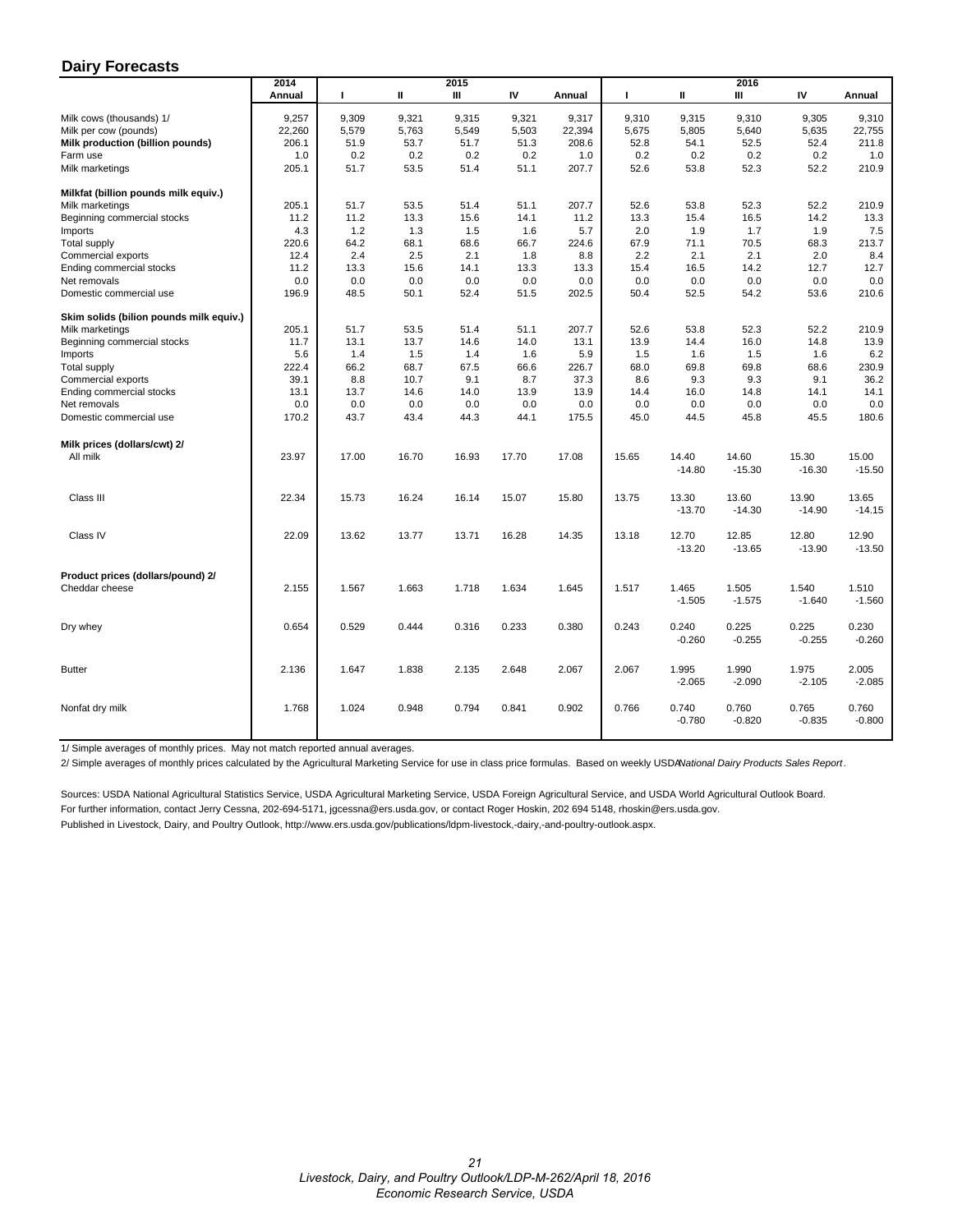<span id="page-21-0"></span>

**Economic Research Service**

**Situation and Outlook** 

**LDP-M-262 SA**

**Apr. 18, 2016**

## **Livestock, Dairy and Poultry Outlook: Special Article**

## **Factors Affecting the Decline in U.S. Broiler Exports**

## **Sean Ramos [sean.ramos@ers.usda.gov](mailto:sean.ramos@ers.usda.gov)**

--------------- Approved by the World Agricultural Outlook Board. ---------------

### *Factors Affecting the Decline in U.S. Broiler Exports*

In 2015, the United States experienced its worst-ever outbreak of Highly Pathogenic Avian Influenza (HPAI), an event that exerted significant downward pressure on poultry exports. This report focuses on broilers because they account for the majority of poultry industry export value, totaling 76 percent of that value in 2014.

Most of the HPAI-related bird deaths occurred in layer chickens and turkeys; the direct impact on broiler production was much smaller since its production is concentrated in the Southeast, a considerable distance from the major outbreak areas. Broiler production in 2015 actually grew at a much faster rate than during 2011-2014, with slightly less than 4 percent annual growth rate on a ready-to-cook basis. However, the increased supply encountered lower demand, partly due to export markets closing in reaction to the HPAI outbreak, and U.S. broiler exports fell by near-record levels on a tonnage basis.

The 'regionalization' of trade restrictions was important in mitigating the negative effect on export demand, with most restrictions applying only to States where HPAI had been reported. U.S. broiler exports increased to some countries with regionalized HPAI trade restrictions, as well as to other countries, likely as a result of lower prices. The pricedriven rebound in export volume was not as large as expected and did not return broiler prices to their previous level, with important consequences for domestic prices of leg quarters, for example. Additional negative pressure on exports resulted from a strong dollar and weakening global growth, as well as from a continued Russian ban on agricultural trade with the United States.

### *Most HPAI Trade Restrictions Target States*

In 2015, more than 50 countries enacted HPAI-trade restrictions on U.S. broiler meat for some portion of the year, about three-quarters of the export market by 2014 market shares. Fewer than 20 countries banned U.S. broiler meat at the national level for more than 2 months, with the remainder of countries using State-, county-, and control-zonelevel restrictions. At the beginning of 2015, the largest impact from HPAI resulted from export restrictions at the national level by two key markets, South Korea and China. Their combined market share of U.S. broiler meat exports in 2014 was 6 percent.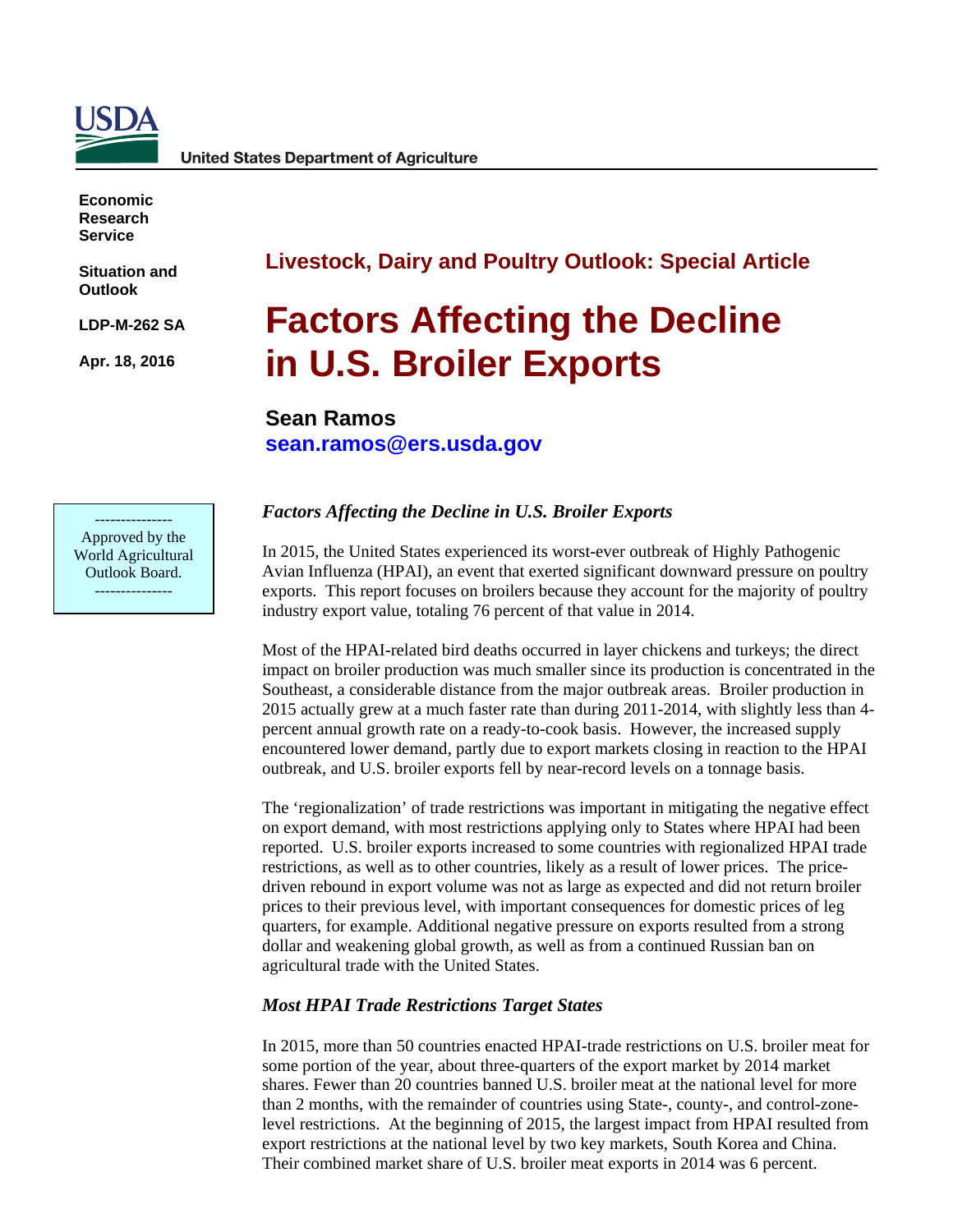The majority of those countries restricting broilers used State-level restrictions. Many regionalized trade restrictions were also applied in January 2015, but these non-national bans had a limited effect on broiler exports at the time due to little overlap of HPAI and production during January and February. By early March, HPAI was present in States that accounted for almost 20 percent of broiler production in 2014, so that State-level trade restrictions began to have a much greater effect. A number of importers with State-level restrictions in March switched to county-level restrictions by May, mainly trading partners in the Americas. This supported exports, since the HPAI outbreak overlapped with very little broiler production by county, leaving broiler meat trade almost unaffected by countylevel restrictions.

### *Export Declines Beyond HPAI*

Another 2015 trend was that HPAI and trade declines did not overlap perfectly at the country level. Figure 1 shows that several countries reduced broiler imports without enacting an HPAI ban, such as Russia, where all agricultural imports were banned in mid-2014 due to a political dispute. Countries like Angola, Democratic Republic of the Congo (DRC), Turkmenistan, and Mongolia had trouble funding their imports due to declining income from raw materials. Also, many countries' imports were reduced due to a stronger U.S. dollar in 2015, resulting in higher U.S. export prices, capital flight from developing countries, and diminished global growth. The decline in exports to Russia and Angola alone totaled more than half the yearover-year decline in all broiler exports.

The figure also shows an export increase to many countries with HPAI-related restrictions. Some of these countries are more likely to trade with the United States due to a generally close trading relationship, such as Canada, Taiwan, Singapore, and Hong Kong. Across all destinations for U.S. broiler meat, shipments increased at double-digit rates over 2014 for 48 countries. Exports to these countries were 30 percent greater. Demand for U.S. product by these countries was likely helped by low broiler prices, although these exports increased the most early in the year before prices hit their bottom.



#### **Figure 1. U.S. broiler meat import partners, year-overyear quantity and percent changes (2014-2015)**

### *A Pronounced Export Decline Hits Leg Quarter Prices*

Exports of U.S. broiler meat in 2015 declined by 13 percent from previous-year levels to their lowest level since 2007. This was the largest year-over-year decline since 2002, the only other year since the 1980s with a decline of more than 3 percent. Most of the 2015 export decline happened in the second half of the year, with an 18-percent decline from 2014 levels compared to a first-half decline of 9 percent. In March and April, a limited recovery brought exports to near-2014 levels, as some countries' increased imports compensated for others' declines, but the recovery was short-lived (figure 2, left panel). The compound effect of lower export prices and quantities reduced the total value of 2015 exports by 26 percent from the previous year, with a second-half decline of 36 percent.